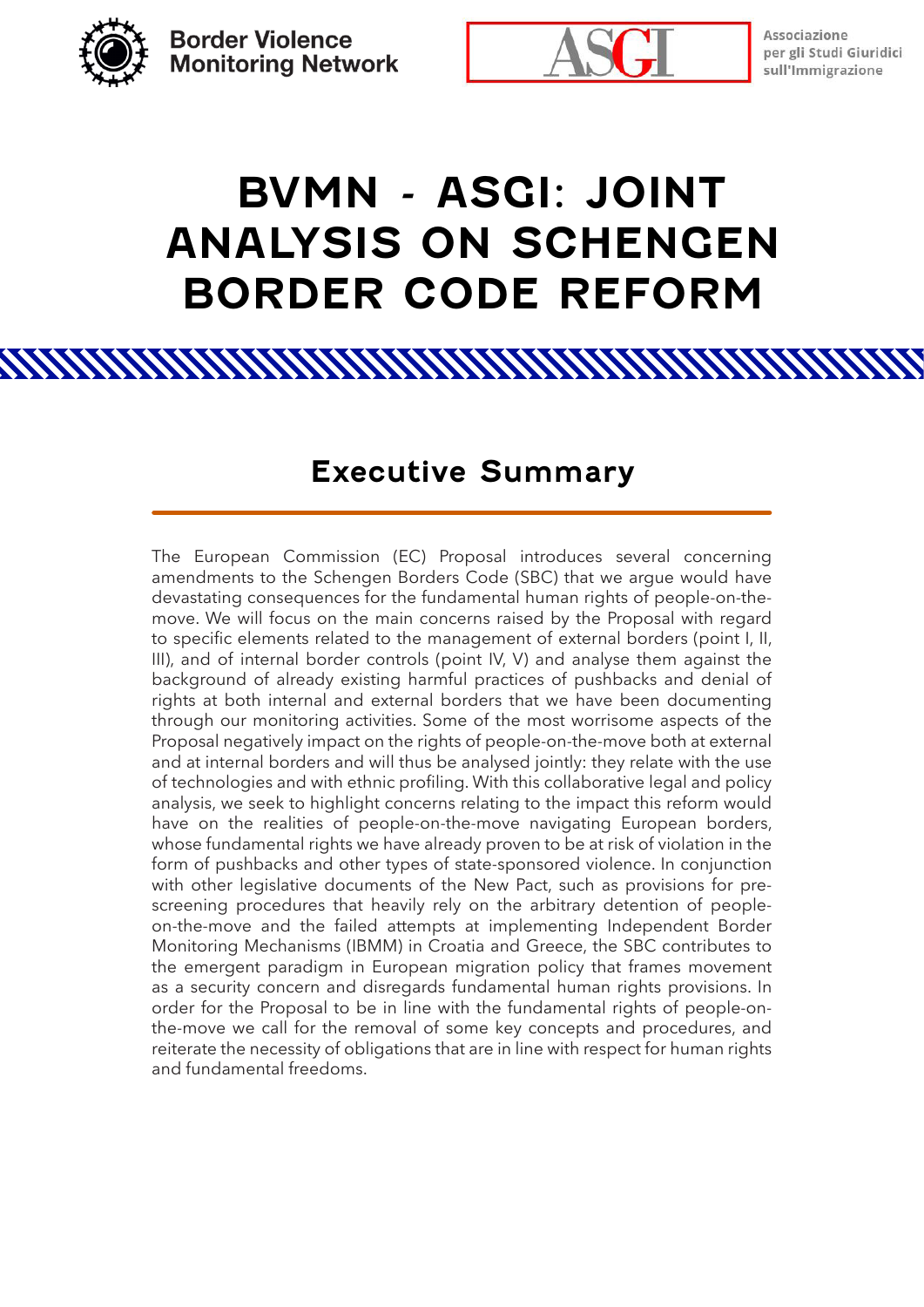# **1 INSTRUMENTALISATION**

NNAMAN MANAHAMAN MANAHAMAN M

The European Commission (EC) Proposal introduces several concerning amendments to the Schengen Borders Code (SBC) that we argue would have devastating consequences for the fundamental human rights of people-on-the-move. We will focus on the main concerns raised by the Proposal with regard to specific elements related to the management of external borders (point I, II, III), and of internal border controls (point IV, V) and analyse them against the background of already existing harmful practices of pushbacks and denial of rights at both internal and external borders that we have been documenting through our monitoring activities. Some of the most worrisome aspects of the Proposal negatively impact on the rights of people-on-themove both at external and at internal borders and will thus be analysed jointly: they relate with the use of technologies and with ethnic profiling. With this collaborative legal and policy analysis, we seek to highlight concerns relating to the impact this reform would have on the realities of peopleon-the-move navigating European borders, whose fundamental rights we have already proven to be at risk of violation in the form of pushbacks and other types of state-sponsored violence. In conjunction with other legislative documents of the New Pact, such as provisions for pre-screening procedures that heavily rely on the arbitrary detention of people-on-the-move and the failed attempts at implementing Independent Border Monitoring Mechanisms (IBMM) in Croatia and Greece, the SBC contributes to the emergent paradigm in European migration policy that frames movement as a security concern and disregards fundamental human rights provisions. In order for the Proposal to be in line with the fundamental rights of peopleon-the-move we call for the removal of some key concepts and procedures, and reiterate the necessity of obligations that are in line with respect for human rights and fundamental freedoms.

# **Introduction**

The Proposal for the SBC reform introduces the concept of 'situation(s) of instrumentalisation of migration (see *Recitals 8, 9, 10,* and *Article 2,*  **paragraph 27**) and allows for Member States (MS) to limit the number of border crossings when such a situation occurs (see *Recital 12* and *Article 5, paragraph 4*). Moreover, the Proposal provides for specific competences and powers to be conferred to the European Border and Coastguard Agency (ECBGA/Frontex) in cases of instrumentalisation (see *Recital 14* and *Article 13*).

The use of the term 'instrumentalisation of migrants' throughout the proposal proves problematic. As the below analysis will demonstrate, this term is employed as a securitising rhetorical tool to justify the suspension of human rights obligations and safeguards at external borders during time periods of increased movement flows. This sort of policy action has its roots in the shifting framework of migration management that originated in 2001 after the September 11 US terror attacks, which were rhetorically linked to incoming migratory flows and marked the initiation of an ongoing state of exception in handling the issue of migration. Unfortunately, the proposed reform of the SBC seeks to further the securitising rhetoric that puts in question the necessity to fulfil international human rights obligations in situations of 'emergency', outlined here as situations in which migrants are 'instrumentalised'.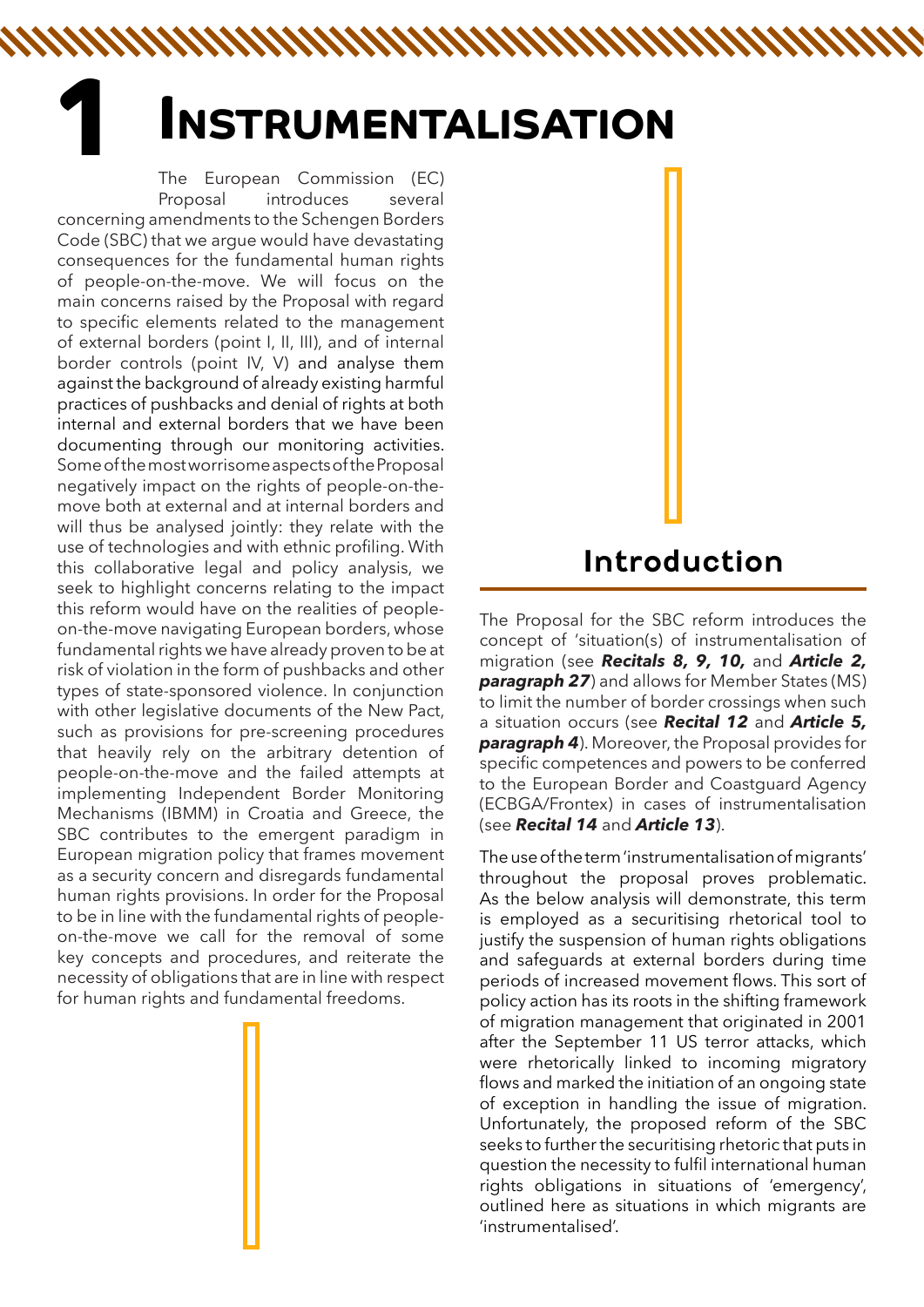## **Case Study 1:**

# **Greece/Turkey (2020), Poland/Belarus (2021)**

To better understand how this dynamic has played out on the ground, we must turn to the events at the Greece-Turkey land border in February and March 2020, and the Poland-Belarus border in May and July 2021. The Commission evidently had both of these situations in mind when elaborating the concept of 'instrumentalisation' in the SBC reform and yet both had shocking repercussions for people-on-the-move and their fundamental non-derogable rights to asylum, *non-refoulement,* and to life.

#### **Greece-Turkey**

On 17th February 2020, Turkish President Erdogan decided to "open the border"1 to Greece amidst claims that the EU had failed to live up to its responsibilities under the EU-Turkey deal, concluded in early 2016. As an estimated 10,000-20,000 began to gather in an effective no-man's land at the land border, on the 1st March 2020, the Greek National Security Council announced the "temporary suspension, for one month [...] of the lodging of asylum claims by all people entering the country illegally" and their "immediate deportation without registration, where possible, to their countries of origin or transit"2. Multiple international agencies and NGOs affirmed in the following days that the suspension of asylum rights and the principle of *non-refoulement* is not permitted under international nor European law. Furthermore, actual violence was enacted on people-on-the-move gathered at the land border with Greek military and police personnel employing methods such as water cannons, tear gas, rubber bullets and live ammunition to target them. There was one confirmed death during this time and, whilst it was not confirmed that the shots were fired by Greek officers, the authorities did not carry out further investigations to ascertain whether or not this was the case<sup>3</sup>.

#### **Poland-Belarus**

In May and July 2021, Belarusian President Alexander Lukashenko officially declared that Belarus would no longer stop people-on-the-move from Afghanistan, Iran and Iraq from crossing the border with the EU<sup>4</sup>, would not allow the EU to return people who do not qualify for asylum back to Belarus<sup>5</sup>, and that the readmission agreement concluded with the EU was suspended<sup>6</sup>. In the beginning of August, the Polish Border Guard began reporting daily on the number of people-on-the-move who were 'prevented' from entering Poland. This, in fact, refers to pushbacks as people-on-the-move have been apprehended on Polish territory and returned to the border line with Belarus. Statistical data indicated around 8,500 border crossings had been 'prevented' by the end of September 2021<sup>7</sup>, with at least 19 deaths<sup>8</sup> due to the freezing temperatures and a lack of access to food, water, shelter, warm clothes, or healthcare. As a result, in August 2021 Poland started constructing a 2.5-metre-high fence<sup>9</sup> along its border with Belarus, and in September the President of Poland declared a state of emergency in the provinces in direct vicinity to the border, prohibiting entry to that area<sup>10</sup>.

Both of these cases represent situations in which third countries have been accused of 'instrumentalising migration' in an attempt to destabilise the Union. In the case of Turkey, President von der Leyen travelled to the Evros land border region on 3rd March 2020 and gave a joint press conference with the Mitsotakis, the Greek Prime Minister, where she praised the Greek authorities, border guards, coastguards and Frontex for their work 'making sure order is maintained at the Greek external border, which is also a European border' and announced the deployment of a Frontex Rapid Border Intervention Team (RABIT) as well as EUR 700 million in financial assistance to Greece<sup>11</sup>. Instead of denouncing human rights violations by Greek authorities at the borderzone, the authorities carrying out these infringements were praised and Greece was rewarded for 'protecting' the bloc. Similarly, in a statement on 8th November 2021, President von der Leyen called out 'the instrumentalisation of migrants for political purposes' by Belarus, and expressed the EU's solidarity with Poland and intention to support them in their efforts to deal with 'this crisis<sup>'12</sup>. Again, there was no mention of the systematic human rights violations taking place at the EU's external borders on behalf of protecting the internal polity of the bloc. These cases serve to demonstrate how non-derogable rights and international obligations are easily discarded in the name of 'security', when a 'state of emergency' is declared.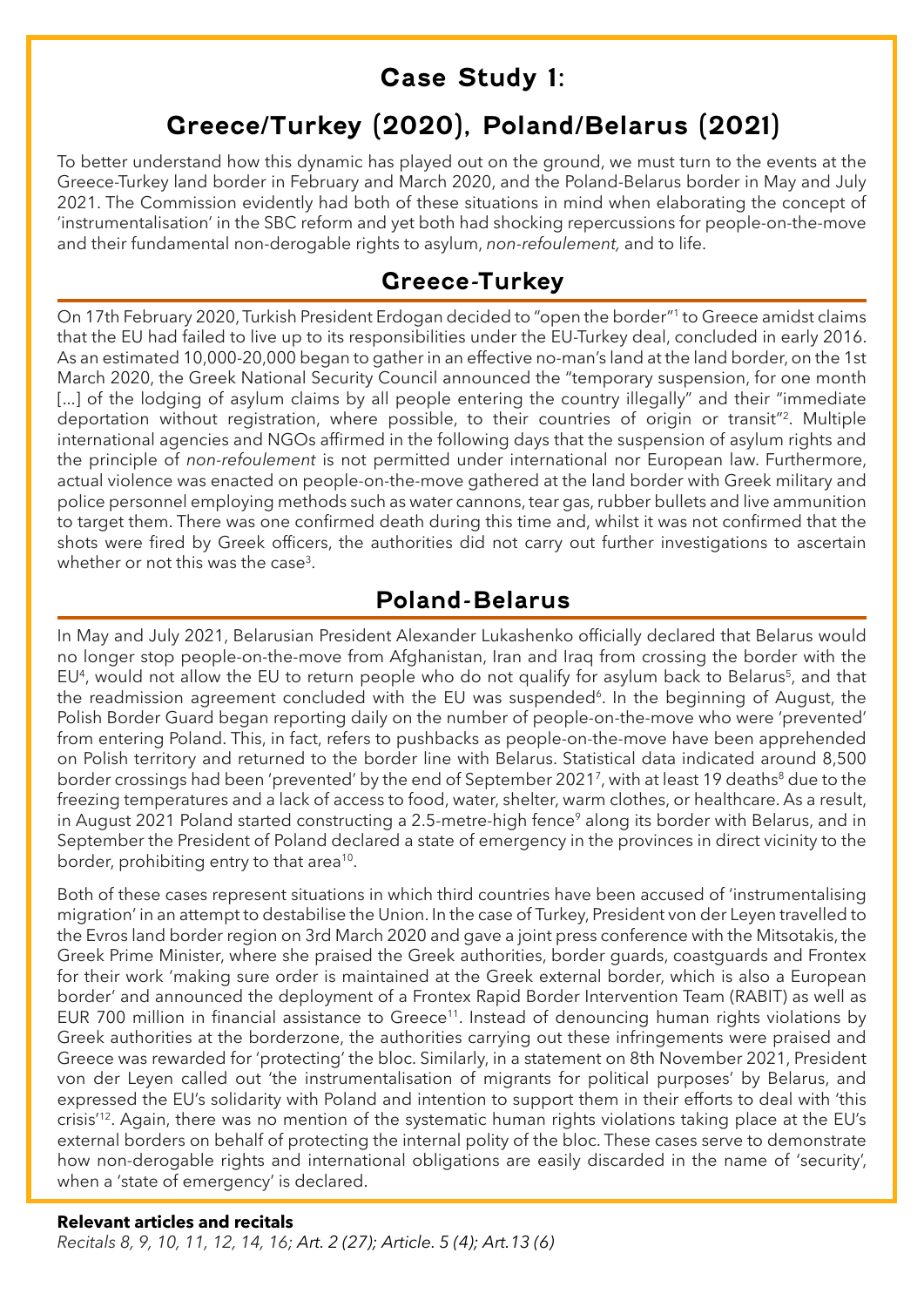## **Analysis**

#### **Lack of definitions and specificity**

Throughout the relevant recitals and articles there is a distinctive lack of **objective elements and facts** when determining a situation of socalled 'instrumentalisation of migrants', such as the number of irregular arrivals at the border or on the territory. The vague definition employed by the legislator might be used to invoke a range of derogations from the asylum acquis. The criteria and procedure of such an assessment are not defined and seem to rest on the **intention**  of the third country which is not a sufficient factor to frame legally relevant behaviour. The framing in the relevant legislation suggests a **political assessment** rather than an **objective**  one, which again leaves the specificities down to the discretion of a Member State rather than conferring powers to the Commission and relevant JHA agencies in situations at external borders that may supposedly jeopardise the internal security of the bloc. Generically referring to the movement of "third country nationals" as a risk factor (with no sufficient and clear definition of the phenomenon, i.e. determining the arrival rates which could trigger the measures described) hampers the notion of objective and reasonable justification. Such insufficiencies in the current legislation leave open-ended the situations in which MS might use 'instrumentalisation of migrants' to call a 'state of emergency' and therefore suspend the fundamental, non-derogable rights of peopleon-the-move. Indeed, in April 2021, changes to the International Protection Act (IPA) and the Foreigners Act in Slovenia came into force which allowed for situations of 'complex migration crises' to be activated, allowing for authorities to escort people entering Slovenia irregularly to the border and return them to the country they arrived from. All this, in clear contravention of the right to asylum (UDHR, Art 14) and individualised assessment. Furthermore, it is important to note that, as part of the New Pact legislative package, there are already provisions for a Blueprint Network that can be convened by the Commission to address emerging trends or issues on specific migratory routes. In this way, there is already a proposal by the Commission which outlines tools that might be deployed in situations of crisis and force majeure. This second provision on 'instrumentalisation' in the SBC overemphasises the linkages made by the lawmaker between immigration and territorial integrity; framing immigration as a factor that

could potentially put at risk the territorial integrity of a MS goes against the core belief that any person should be able to lodge an application for international protection without being considered a 'threat'.

#### **Closure of Borders - Access to Procedures and Possibility of Refoulement and Collective Expulsion**

The measures proposed as a response to situations of the 'instrumentalisation of migrants' will have severe impacts on access to asylum and connected fundamental rights guarantees at the EU's borders. Namely, the legislation puts forward the **imposition of restricted measures**, an intention to **limit border traffic** and **close border crossing points**. These provisions do not specifically and exclusively seek to block migration flows or prevent the movement of people and, as such, constitute more 'neutral' measures. In this sense, they might be more difficult to critique from a legal standpoint and could more easily elude the control of legitimacy by judges in national courts and at the ECtHR. Nevertheless, we stipulate that these actions would exacerbate the difficulties faced by people-on-the-move when lodging applications for international protection and thereby runs the risk of undermining Article 3 (2) which stipulates that the application of the SBC should be "without prejudice to the rights of refugees and persons requesting international protection, in particular as regards *non-refoulement*". All MS have an obligation under Article 6(2) of 2013/32/EU (Asylum Procedures Directive) to ensure that all persons entering the territory of a MS have the "effective opportunity to lodge it [an application for international protection] as soon as possible". Furthermore, Article 18 of the Charter legislates that access to asylum should be ensured in the Union and Article 19 prohibits collective expulsions. In the absence of legal pathways to access asylum and in accordance with the Charter and international human rights instruments, asylum seekers should be allowed to lodge an asylum applications at the border when they enter irregularly. When border traffic is limited through the suspension of asylum procedures, as seen in the 2020 case of Greece-Turkey, or border crossing points are closed such fundamental rights are undermined.

In addition to this, Recital 11 stipulates the provision of **"specific measures in the area of asylum and return**, while respecting the fundamental rights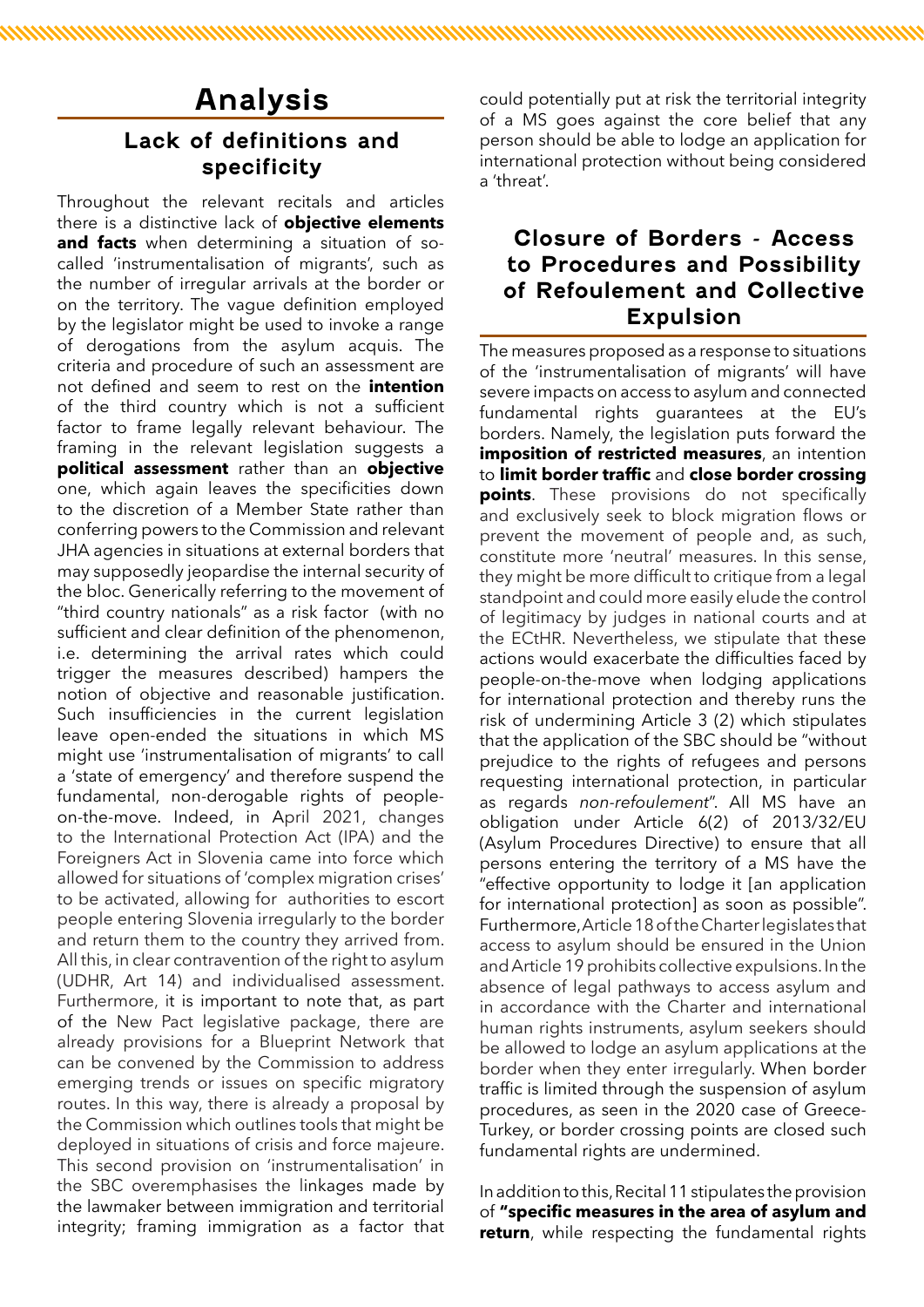of the individuals concerned and in particular by ensuring the respect of the right to asylum". There are no stipulations as to how respect for fundamental rights at border areas in states of

emergencies might be monitored, and no further elaborations on what sanctions might be for MS who infringe on these fundamental rights.

#### **Case Study 1a**

n and a man and a man and a man and a man and a man and a man and a man and a man and a man and a man and a ma

In the case of Turkey-Greece 2020, BVMN operatives were present on the ground and able to take testimonies from people-on-the-move who were affected by Greece's response to the so-called 'state of emergency' that was unfolding at the Evros land border. One respondent reported being pierced in the arm by a bullet fired from the Greek side of the border whilst assisting another gunshot victim bleeding on the ground13. In the case of Poland-Belarus 2021, crucially neither journalists nor NGOs were permitted to the borderzone to independently monitor and report on cases of violations<sup>14</sup> in spite of clear evidence that they were, in fact, taking place.

As it stands, situations described to entail the 'instrumentalisation of migrants' will be matched with restrictive measures that might constitute breaches of the Asylum Procedures Directive, Articles 4, 18 and 19 of the CFREU and Articles 3 and 4 (particularly Protocol 4) of the ECHR. In a worst case scenario, the proposal should at the

very least be met with robust safeguards which are currently fundamentally lacking. However, in order to ensure full respect for fundamental rights instruments at the international and European levels, the entire concept of instigating a state of emergency in response to 'instrumentalisation' has no place in EU legislation.

#### **Case Law (ECtHR):**

#### **Article 4, Protocol 4 of the ECHR:**

The prohibition of collective expulsion is vital for people-on-the-move who are forced to move irregularly due to a lack of safe and legal pathways for protection. It extends to every foreigner and refers to any measure which expels a group of non-nationals to leave a country, without a reasonable and objective examination of the situation of each individual concerned. This is salient to the proposed situations of 'instrumentalisation of migrants' which, as detailed above, have previously led to situations which could easily be considered collective expulsions. Furthermore, the jurisprudence of the ECtHR (particularly in the case of Hirsi Jamaa and Others v. Italy) shows that a refusal of entry may also amount to collective expulsion.

#### *Positive Case Law:*

- The Court has found a violation in cases in which the individuals targeted for expulsion had the same origin
	- » Roma families: Conka v. Belgium<sup>15</sup>; Georgia v. Russia (I)<sup>16</sup>
	- Georgian nationals: Shioshvili and Others v. Russia<sup>17</sup>; Berdzenishvili and Others v. Russia<sup>18</sup>
- The Court has further found violations of that provision in cases concerning the return of an entire group without individualised assessment, or verification of individual identities of group members:
	- » Hirsi Jamaa and Others v. Italy<sup>19</sup>
	- » Sharifi and Others v. Italy and Greece<sup>20</sup><br>» M.K. and Others v. Poland<sup>21</sup>
	- M.K. and Others v. Poland<sup>21</sup>
	- » D.A. and Others v. Poland<sup>22</sup>
	- » Shahzad v. Hungary<sup>23</sup>
	- » M.H. and Others v. Croatia24
	- Moustahi v. France<sup>25</sup>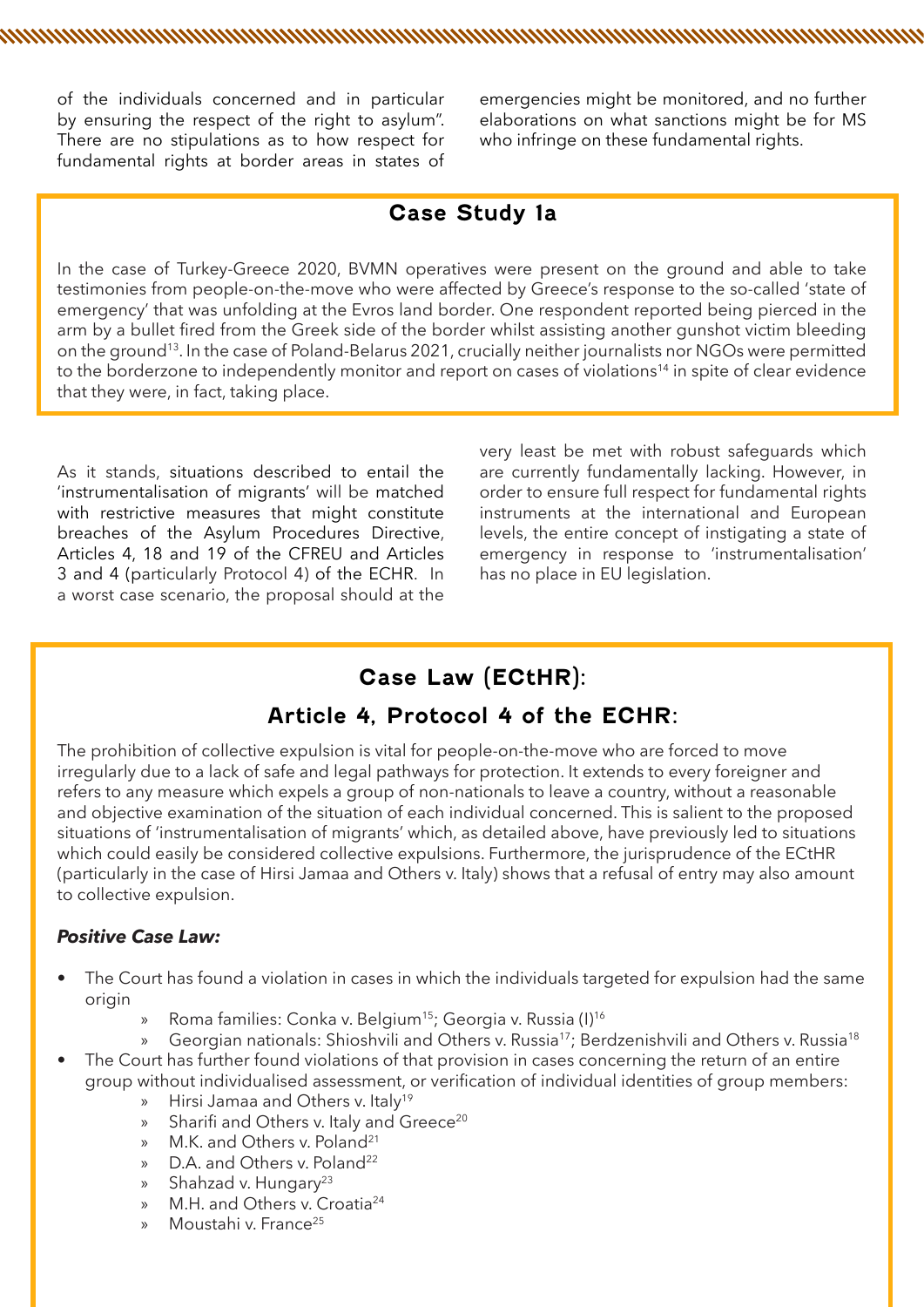#### *Case Law of Concern:*

- N.D and N.T. v. Spain<sup>26</sup>
	- » In the case of N.D. and N.T. v. Spain the Court found that Spanish law had, in fact, afforded the applicants several possibilities to seek legal admission to the national territory and therefore the lack of individual removal decisions was the result of the applicants' own behaviour rather than a violation of Article 4, Protocol 4 on the part of the State.
- A. A. v. North Macedonia27
	- » Similarly as in the above case, the Court found that Macedonia law had provided the applicants a possibility of entering at border crossing points if they fulfilled the entry criteria or sought asylum. The Court found that no certificates of an expressed intention to apply for asylum were issued at the location on the dates concerned, and therefore concluded that, as the applicants did not make use of existing legal procedures, their fundamental rights had not been violated.

In spite of previous cases that uphold the rights outlined in Article 4, Protocol 4, the judgement of the Court in these two recent examples represents a dangerous precedent for cases in which the mass pushback of people-on-the-move occurs. Concluding that any mass expulsion is lawful goes against the essence of Article 4, Protocol 4 which is enshrined in the European Charter of Human Rights. We seek to reiterate our great concern at this shift in the attitude of the court that represents a denial of human rights en masse.

<u> MANAMAN MANAMAN MANAMAN MANAMAN MANAMAN MANAMAN MANAMAN MAN</u>

#### **Role of Frontex**

The proposed Schengen Regulation envisions a bigger involvement from the European Border and Coast Guard Agency (Frontex) in addressing challenges of "instrumentalisation of migrants". The Agency is meant to support Member States "with implementing the operational aspects of external border management, including information exchange, the provision of equipment, capacity building and training to national border guards, targeted information and risk analysis, as well as the deployment of the Standing Corps" (Recital 13).

Frontex has shown to be an opaque agency, continuously scrutinised in the past 2 years by the European Court of Auditors, the European Ombudsman, and OLAF. Frontex has not aligned its activities to ensure full respect for fundamental rights. Most recently, the Agency's Executive Director, Fabrice Leggeri, resigned after a 200 page report was submitted by OLAF proving the misconduct of several people at the top of Frontex, allegations of harassment and, at the very minimum, knowledge of violent and illegal pushbacks. Whilst the Commission have sought to present Leggeri's resignation as a liberating blow, attempting to pinpoint the blame for all these

scandals on one individual, we ascertain that these crises are central to the institutional make-up of Frontex and cannot be solved by a simple change in Executive Director.

Not only is there evidence to support, at the very minimum, knowledge of illegal activities at the borders, Frontex's increase of deployments at these external borders and in the Western Balkans to 'secure' them has shown substandard results in preventing irregular entries. The 2021 special report from the European Court of Auditors found that Frontex fails to effectively contribute to "implementing European integrated border management, and thus supporting Member States to prevent, detect and respond to illegal immigration and cross-border crime". The report goes on to refer to multiple issues observed by the Court of Auditors: lack of transparency, ineffectiveness, impact-cost assessment of own operations, limitations in effectively fighting cross-border crime, among others are worth mentioning<sup>28</sup>.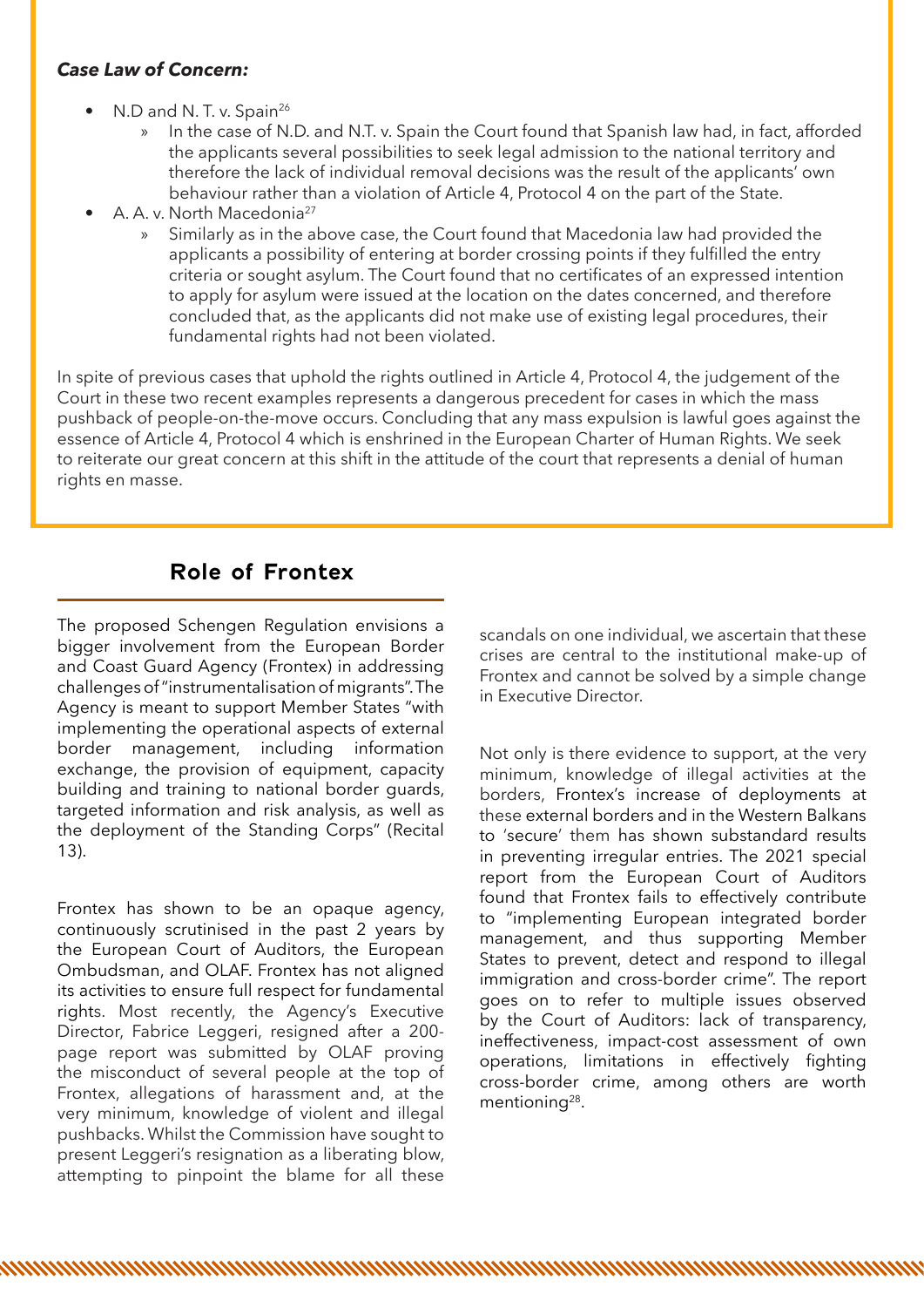#### **Case Study 2: Frontex and Pushbacks**

BVMN has recorded, throughout the so-called Balkan migration route, testimonies where Frontex officers either witnessed or contributed to pushbacks, or failed to refer people-on-the-move to international protection mechanisms<sup>2930</sup>. In these reports, one respondent who was pushed back from Albania to Greece reports that at the time of apprehension "a black range rover in which the police arrived had an Hungarian licence plate, and had not any signs or colours on it. There were four policemen and one police woman, the latter being dressed in civilian clothes and one man wearing black clothes with the Hungarian flag on it, as well as 'the flag from the European Union, blue with stars'". One other pushback survivor reports that "there were three police officers present. One from Albania, one from Poland and from Romania. The plate of the car that they used was from Poland. The Polish and Romanian officers had blue Frontex armbands worn over their national uniforms".

BVMN has filed 3 individual complaints in July 2021 to the Fundamental Right Officer (FRO) of Frontex for potential breach of fundamental rights in Albania. In two cases, the respondents reported that they were apprehended by Frontex officers and requested to be referred for medical care. In both cases the respondents were visibly vulnerable. However, Frontex officers proceeded to hand the respondents over to the national law enforcement officers who eventually pushed them back<sup>31</sup>

**2 INFECTOUS DISEASE MEASURES**

One of the central justifications for such a comprehensive reform of the SBC lies in MS response to the COVID-19 pandemic and the lack of uniformity in responses at internal and external borders across the bloc. The Commission argues that such an adoption of inconsistent and diverging measures threatens the functioning of the entire Schengen area. In light of this, the SBC puts forth a new procedure at the external border to be applied in a situation of infectious disease with epidemic potential. This would include restrictions, or the prohibition, of travel in a targeted, non-discriminatory and proportionate manner, and conditions for lifting them. This is of particular concern given the disproportionate enforcement of travel restrictions to people-onthe-move during the first phases of the COVID-19 pandemic, and the construction of them as 'threats to public health'.

#### **Relevant articles and recitals**

*Recitals 5,6,7; Article 21(a)*

## **Analysis**

In the Spring of 2020 when the first wave of COVID-19 was at its peak, EU MS rapidly increased border security by sending law enforcement authorities and army personnel

to patrol borders, and suspended freedom of movement in an attempt to prevent the spread of the virus. The intersection of health restrictions and border violence saw tightened measures for people-on-the-move, with inequality sharpened for transit communities labelled as a threat to public health. The new powers afforded to actors managing border and asylum regimes have been disproportionately applied to people-on-themove. Throughout the pandemic, pushbacks have persisted, adapted and even been augmented by institutional responses to COVID-19, which might be attributed to the framing of securitisation which has formed the backdrop for both official policy developments at the EU level and informal ad-hoc response measures by MS. The World Health Organisation (WHO) compared COVID-19 with terrorism, understanding its transmission as an invasion. Similarly to the aforementioned situations of the 'instrumentalisation' of migrants, responsibilities towards crime and migration are merged in a concerning manner. Whilst restricting movement is necessary to reduce the spread of the virus, the application of securitised policy under the umbrella of public health measures has disproportionately targeted transit populations along the so-called 'Balkan Route'. In the absence of an immediate coordinated response at the EU level, MS diverged in their managing of the COVID-19 pandemic in the first months with some opting for more integrative approaches to the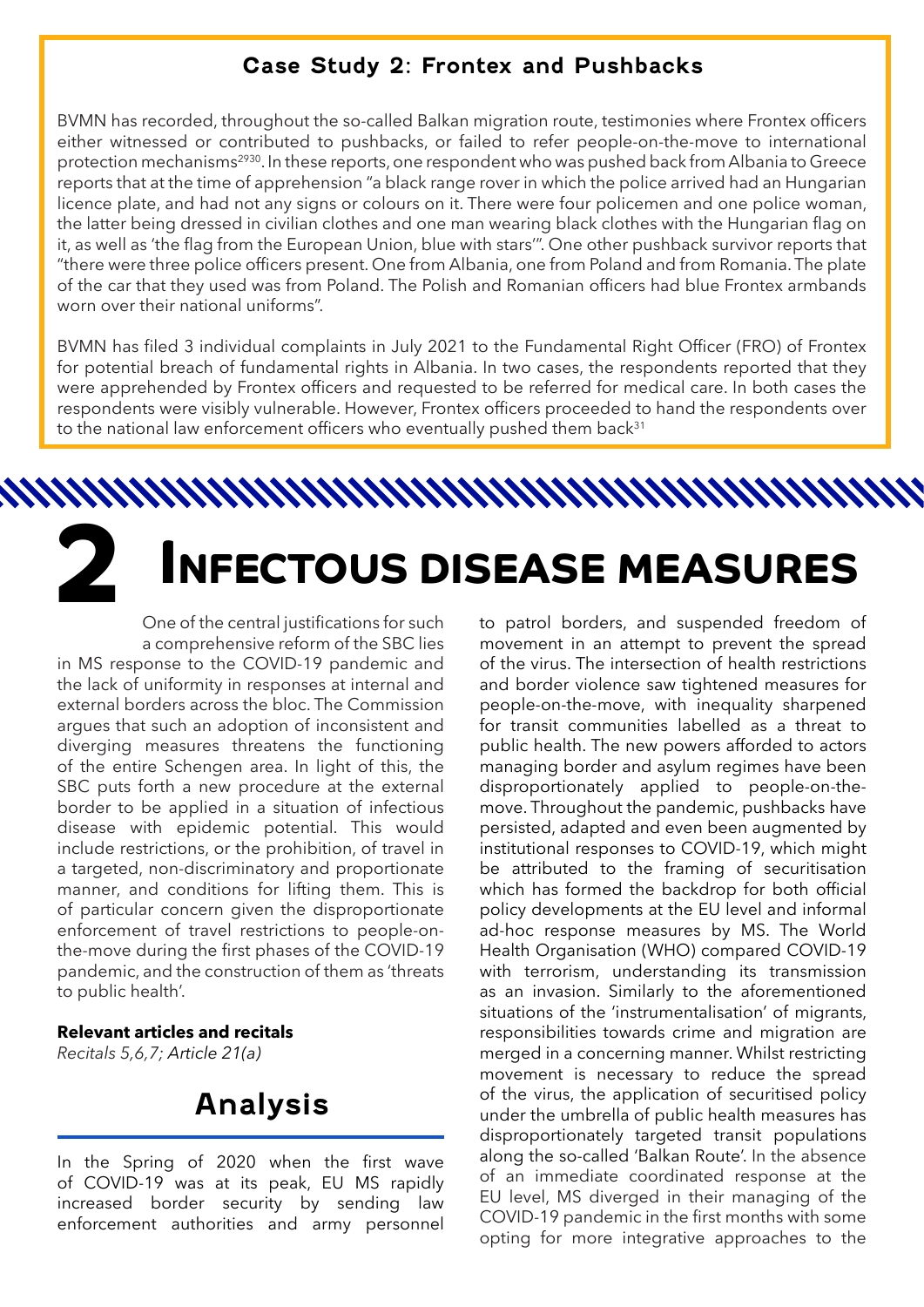crisis, such as Portugal granting temporary citizen status, and others such as Greece and Croatia, framing people-on-the-move as risks to public health that require management not protection.

It is of great concern that restrictions on freedom of movement are being formally written into EU policy with these recitals and articles. Under the Geneva Convention, an individual cannot be punished for crossing into another territory with the purpose of seeking international protection, yet on 16th March 2020 the Commission implemented measures entailing the closure of external borders aimed at halting all non-essential travel to the EU. In spite of this being coupled with the caveat of exempting "person[s] in need of international protection or for other humanitarian reasons respecting the

principle of non-refoulement", the continuation of wide-spread pushback regimes across the bloc represents a starkly different reality. Furthermore, the Commission ruled to allow border officials to "refuse entry to non-resident third country nationals where they present relevant symptoms or have been particularly exposed to risk of infection", which invites further breaches of international law and, as will be expanded upon later, is linked to racial discrimination and profiling. In a similar vein to situations entailing the 'instrumentalisation of migrants', invoking a state of emergency is used to legitimise tougher border controls and to circumvent fundamental rights guarantees, all at the expense of transit communities.

# **BORDER SURVEILLANCE AT<br>EXTERNAL BORDERS**

In this package of reforms to the SBC, the Commission introduces provisions regarding the reinforcement of border control through additional measures, particularly technical means and modern technologies. The key amendment of Article 2(12) states that MS would be able to rely on "preventative measures to detect and prevent unauthorised border crossings or the circumvention of border checks", without providing a definition of the concept.

#### **Relevant articles and recitals**

*Recital (15); Article 2(12); Article 13*

# **Analysis**

#### **The Use of Preventative Measures**

Under the ECHR, state authorities must take preventive measures within the scope of their powers in situations where they know or ought to know of a real and immediate risk to the life of an individual or individuals<sup>32</sup>. However, the proposal does not further specify what is a **"preventative measure"** nor what forms these measures can take as part of border surveillance. Furthermore, the measures that might be undertaken are not matched with concurrent protective elements that guarantee the fulfilment of the fundamental

rights of people-on-the-move. The practice followed by Greek authorities in the Eastern Aegean is illustrative of the dangers of a lack of clear definitions regulated in EU legislation. The measures implemented by the Hellenic Coast Guard in the Aegean Sea include: "vessel manoeuvres in high-speed near refugee boats; confiscation of fuel and/or destruction of engines; pointing of guns at the individuals on board refugee boats; towing of the boats towards Turkey, leaving people adrift on often unseaworthy and overcrowded dinghies and putting their lives at risk. In some cases, the reports received referred to the following conduct: ramming of the refugee boats; firing of shots near the refugee boats or in the air"33. Such practices are undoubtedly conducted with the knowledge and acquiescence of the Greek state and engages fundamental rights violations as well as of the EU asylum acquis.

Hungarian police officers have been reported to use dogs in apprehending actions, purposefully using the animals to inflict injuries<sup>34</sup>. Use of dogs as a "preventative" technique has been reported at multiple border locations in EU member states such as Bulgaria and Croatia. In 2021, eight out of 17 testimonies of pushbacks from Bulgaria, reported police dog attacks<sup>353637</sup>. Croatian border guards also employ K9 units to inflict injuries to people on the move, in practices that amount to inhumane and degrading treatment<sup>38</sup>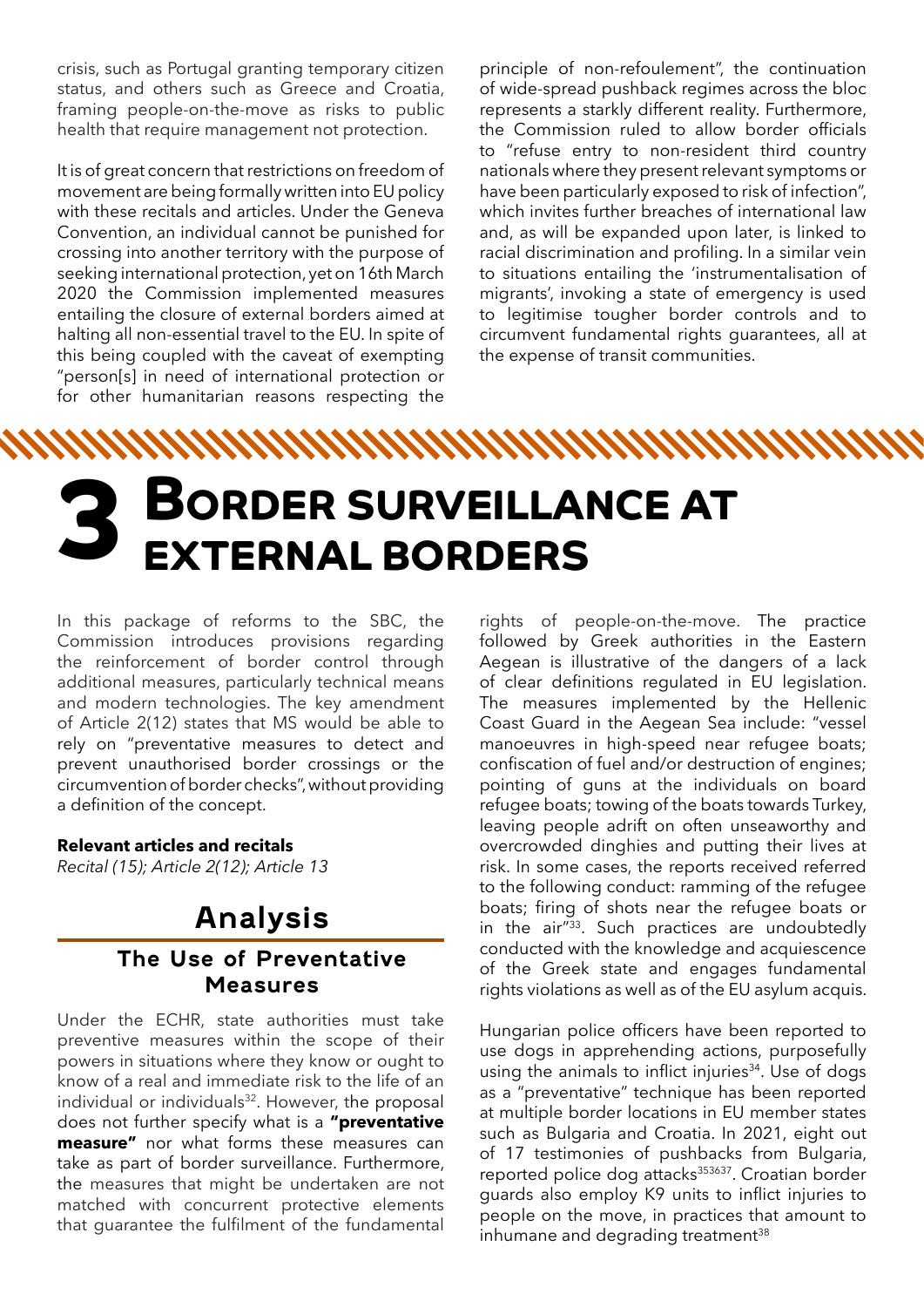#### **Case Study 3: Preventative Measure in Features of the Hungarian Border Fence**

BVMN testimonies have given insights into the way the Hungarian border fence functions as a tool of violence, surveillance and deterrence. First built in 2015, and stretching the entire 175 kilometre border between Hungary and Serbia, the barrier forms both a physical and symbolic piece of architecture within EU border securitisation. Attention to the various functions of this fixed border installation illustrate that it is far from "just a fence", but embodies the encroachment of technological surveillance into processes of border violence.

The barrier itself is made up of two fences, stands four metres high, and includes rolls of concertina razor wire. The specification is designed to inhibit transit and, for those who must risk crossing it, the threat of serious injury is ever-present. In an incident in early March 2021, one respondent describes falling from the first fence and breaking his leg upon landing. Such injuries, coupled with the cuts from razor wire, are common experiences for those who have no legal options of entry into Hungary from Serbia. Hospitalisation from these injuries is not a reprieve from pushbacks; the respondent was described as being removed to Serbia despite needing further treatment.

Alongside this violent deterrence, the fence is also designed to make illegal removals more efficient. Pushbacks from Hungary are intensive processes that are carried out by a variety of police divisions and military personnel who operate in the border area, alongside private security and vigilante groups. One of the functions of the barrier is to connect up mobile units from these authorities, who are dispersed along its length in patrol vehicles, watch towers and border stations. This is achieved with a service road which runs between the two fences. The road acts as a thoroughfare for the fast arrival of apprehending officers and the transportation of captured transit groups for pushbacks.

The Hungarian authorities are alerted to crossings by a web of cameras and thermal sensors, and recent testimonies suggest that respondents have heard alarms being set off when in proximity to the fence. After apprehension, a network of small gates feed off the security road, allowing Hungarian officers to carry out collective expulsions into rural Serbian farmland on the other side of the border. At these gates, officers often use handheld cameras to record the pushbacks of transit groups, but a recent testimony also referred to fixed speaker systems which play automated messages in multiple languages (such as Arabic, Pashto and Urdu).

A Reuters report from 2017<sup>39</sup> confirms the fact that speaker systems were indeed installed along the border fence in order to broadcast automated messages which directed asylum seekers towards the transit zones. Yet with these transit zones closed since May 2020, and access to asylum all but shut off within Hungary, these PA transmissions only help to reaffirm the dissonance between high tech automated border regimes and freedom of movement.

n and a matematic community of the control of the control of the control of the control of the control of the c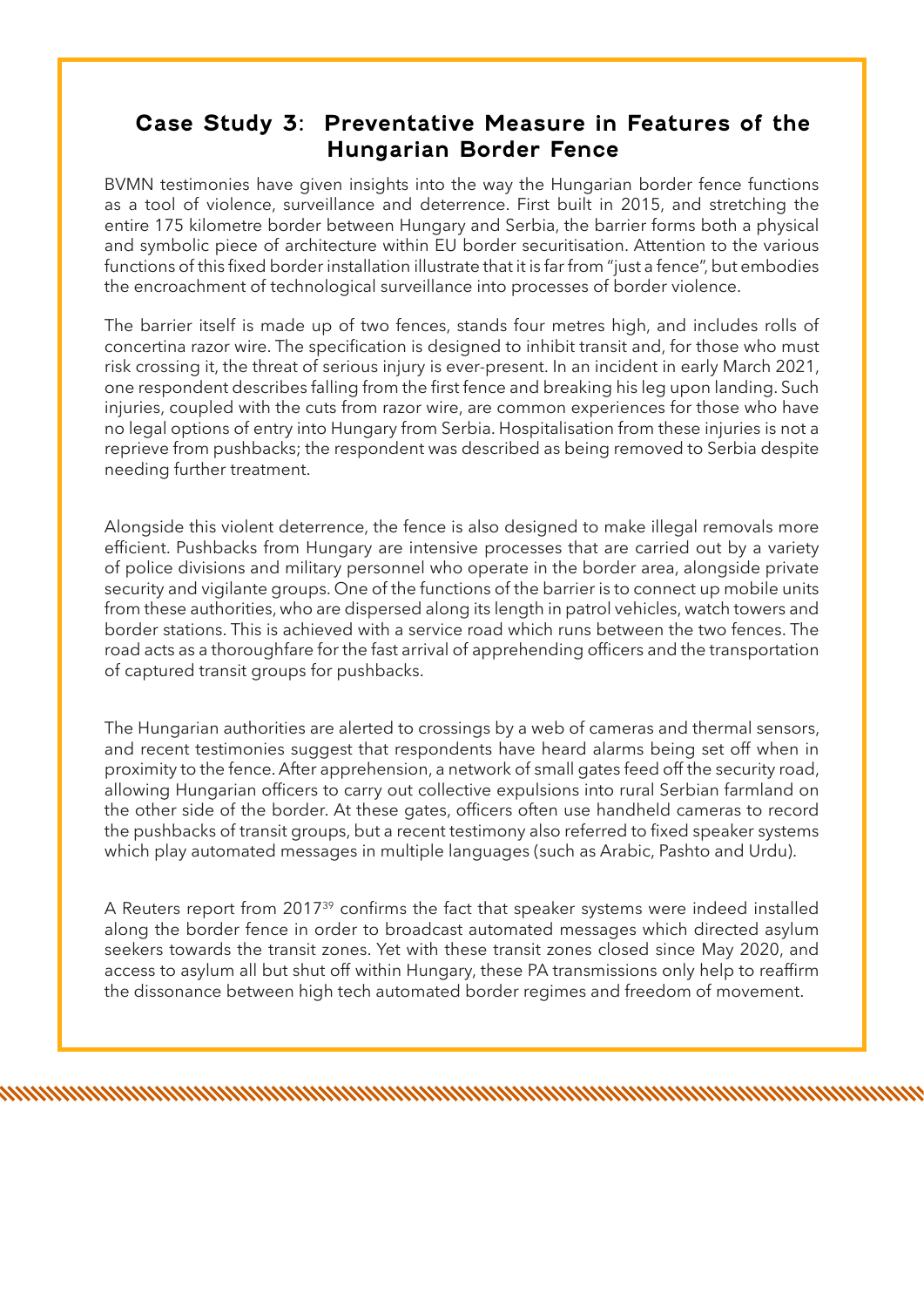# **CONTROLS AT INTERNAL BORDERS**

# **Introduction:**

#### **Internal Border Controls and Migration**

The Schengen area is defined by the European Commission as part of Europe's DNA. It entails the free movements of EU and non-EU citizens legally residing in the territory, who shall not be subject to checks at internal borders (art. 22 SBC). In this scenario, **internal border controls can only be introduced in exceptional situations, as a measure of last resort**. However, between 2015 and 2020 Member States reintroduced border checks 205 times in response to migration crisis, terrorist threats, and the spread of Covid-19. This happened despite the fact that under the current SBC "migration and the crossing of external borders by a large number of third-country nationals should not, per se, be considered to be a threat to public policy or internal security" (Recital 16).

The 2021 Commission Proposal on the amendment of the SBC has been presented as an answer to the crises and challenges faced by the Schengen area in recent years. Even though the Impact Assessment Report accompanying the Proposal points to the fact that migratory flows have returned to the levels before 2015 and do not justify the reintroduction of internal borders, in the Proposal migration is again presented as a threat for the functioning of Schengen areas, that shall be dealt with the use of police powers (Article 23) or, to certain extent, through the reintroduction of internal borders (Articles 25-30).

#### **Relevant articles and recitals**

*Alternative measures: Recitals 18 - 24; Article 23; Reintroduction of border controls: Recitals 30-45; Articles 25-30*

# **Analysis**

**Controls that are not 'Border Controls': the Use of Alternative Measures** 

The Proposal amends Article 23 of the SBC, which refers to "alternative measures", and lists a set of circumstances under which public and police powers are allowed at internal border areas, "insofar as the exercise of those powers does not have an effect equivalent to border checks". This would be the case when: a) they do not have border control as objective; b) they aim at combating threats to public security or public policy and, in particular, "irregular residence or stay, linked to irregular migration"; c) they are not systematic; d) they are carried out "on the basis of monitoring and surveillance technologies generally used in the territory" (art. 23, para 1).

According to Recital 20 of the Proposal, those checks may entail "the verification of the identity, nationality and residence status of persons provided that such verification are non-systematic and carried out on the basis of risk analysis". Moreover, under Article 23, Member States retain the possibility of maintaining "security checks at transport hubs carried out by the competent authorities or by carriers, provided that such checks are also carried out on persons travelling within a Member State", as well as of conducting checks "for security purposes of passenger data against relevant databases", therefore allowing for the control of migrants against databases such as VIS and Eurodac at transport hubs.

Since 2017, the Commission has stressed the need for Member States to carry out police checks, including at internal borders, insofar as they do not amount to measures equivalent to border checks. Under the new Proposal, checks on identity and residence status of people crossing EU borders would apparently be allowed, including when the controls are implemented at airports, train and bus stations or directly on board of passenger transport services.

However, given that the aim of border checks is to ensure that persons may be authorised to enter the territory of the Member State and, second, to prevent persons from circumventing border checks, **it is difficult to understand how measures targeting (supposedly irregular) third country nationals** who attempt to move from one Member State to another, with the purpose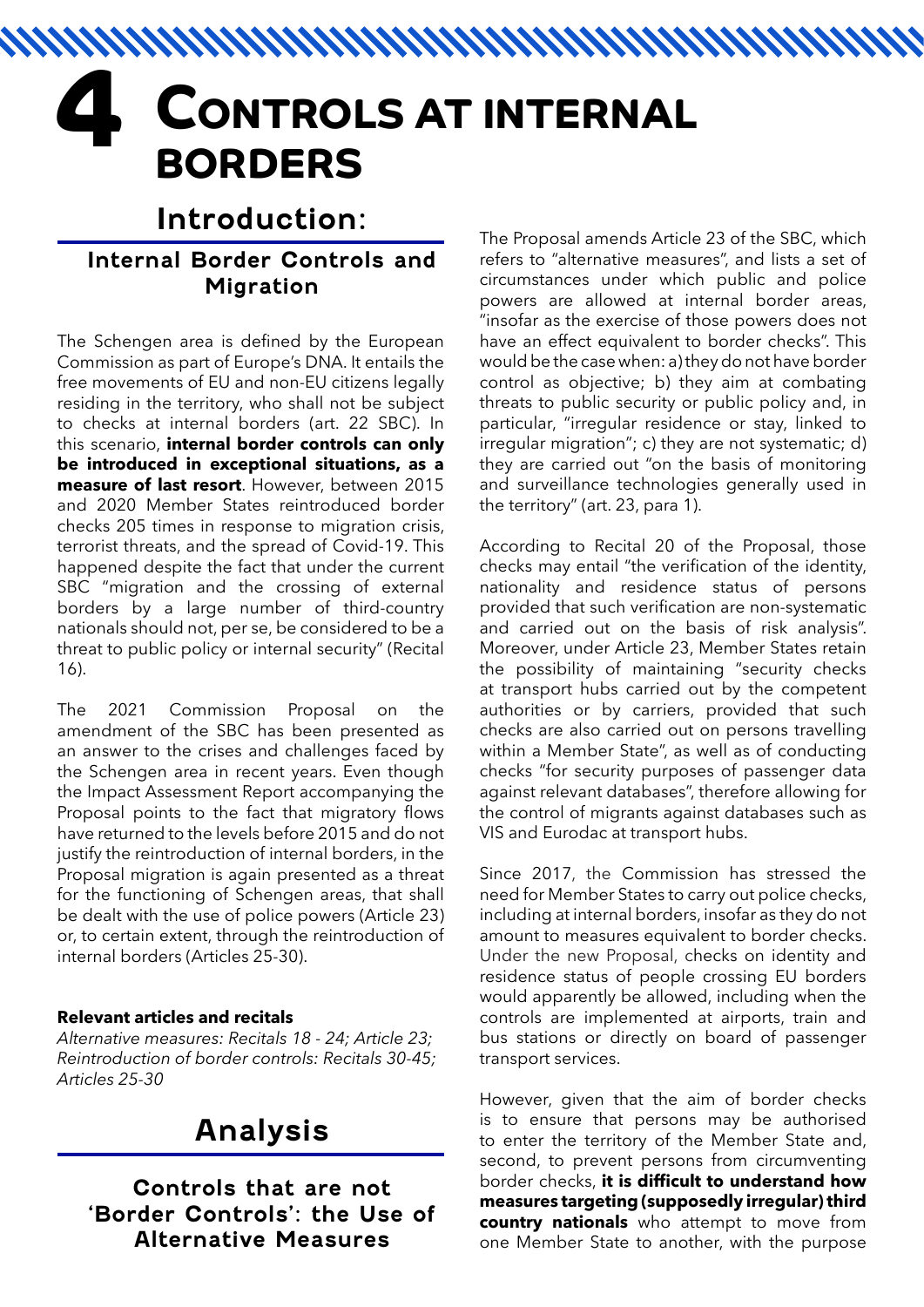of checking whether they have the necessary authorization and documentation to enter the State**, do not amount to measures having an equivalent effect to border controls.** 

According to the case law of the Court of Justice, national legislation enacting police powers "shall provide the necessary framework for that power to guarantee that its practical exercise" does not have an effect equivalent to border control<sup>40</sup>. The controls cannot be systematic and must be subjected to certain limitations, posed by national

legislations, as regard to their intensity and frequency. Based on field observations by ASGI at Ventimiglia train station, the Italian police request individuals to exhibit not only identity documents but often travel documents. These practices take place on a daily basis and are always aimed at checking people leaving towards the French border. This is often not the case. For instance, in Italy police powers are not regulated by specific laws. Instead, the rules for such exercises are contained in operational protocols that are not publicly available.

#### **Access to Operational Protocols Related to Police Powers in Border Area**

a maanaa ka mid ah internasional lagu ah internasional lagu ah internasional lagu ah internasional lagu ah internasional lagu ah internasional lagu ah internasional lagu ah internasional lagu ah internasional lagu ah inter

ASGI has made several requests for public access to documents using the so-called FOIA to obtain copies of police operational protocols. The requests were all rejected because they either related to international relations or to avoid "concrete prejudice to public order and safety". With the Decree of 16 March 2022, the Ministry of the Interior amended the rules on the categories of documents excluded from the right of access. According to this new decree, the following acts are excluded from the right of access:

- Documents relating to intergovernmental cooperation agreements and technical agreements concluded for the implementation of military development, procurement and/or joint support or programmes for international police cooperation, as well as those relating to technical and operational arrangements for international police cooperation, including border and immigration management.

- Documents relating to cooperation with the European Border and Coast Guard Agency for border surveillance of the external borders of the European Union which coincide with those of Italy and which are not already withheld from access by the application of confidentiality classifications.

Those limitations will only exacerbate the **lack of transparency on the normative and operational framework related to police patrols at the border.**

As there is no coherent legal framework, nor access to documents that regulate police powers, it is therefore impossible to guarantee that the practical exercise of these powers does not have an impact equivalent to border controls. On the other hand, it is easily demonstrable that these practices have contributed to the increase of fatalities, especially along the Italian - French border.

Already in 2022, three people-on-the-move have been reported dead following their attempt to cross the border: ASGI has denounced these deaths. On 1 February 2022, Ullah, who had left Afghanistan the previous June, was found dead near the railway tracks a few kilometres from Oulx, the last transit point before crossing the border to Briancon, in France. On the same day, another tragic event took place in Latte, a small village near Ventimiglia. In order to avoid police controls, a person-on-the-move climbed onto the roof of the train headed to France and was electrocuted a few kilometres from his destination. The condition of the body did not allow for his identity to be ascertained. A month earlier, in early January, another body was found, this time on the other side of the border, near Modane. These are not isolated incidents. Border control policies, intensified in recent years, contribute, at the very least, indirectly to the increase in deaths at the border.

If the proposed amendments are adopted there will be a juxtaposition between police and border controls: the overlapping nature of these will make it more difficult to distinguish one from the other and almost **impossible to respect the principles arising from the CJEU case-law**. Conversely, their exercise could have a detrimental impact on the lives and well-being of people-on-the-move, as well as on the right to family and private life and to non-discrimination of both EU and non EU citizens. As police checks can be carried out to prevent irregular migration, controls would most likely be based on racial grounds (see part. IV).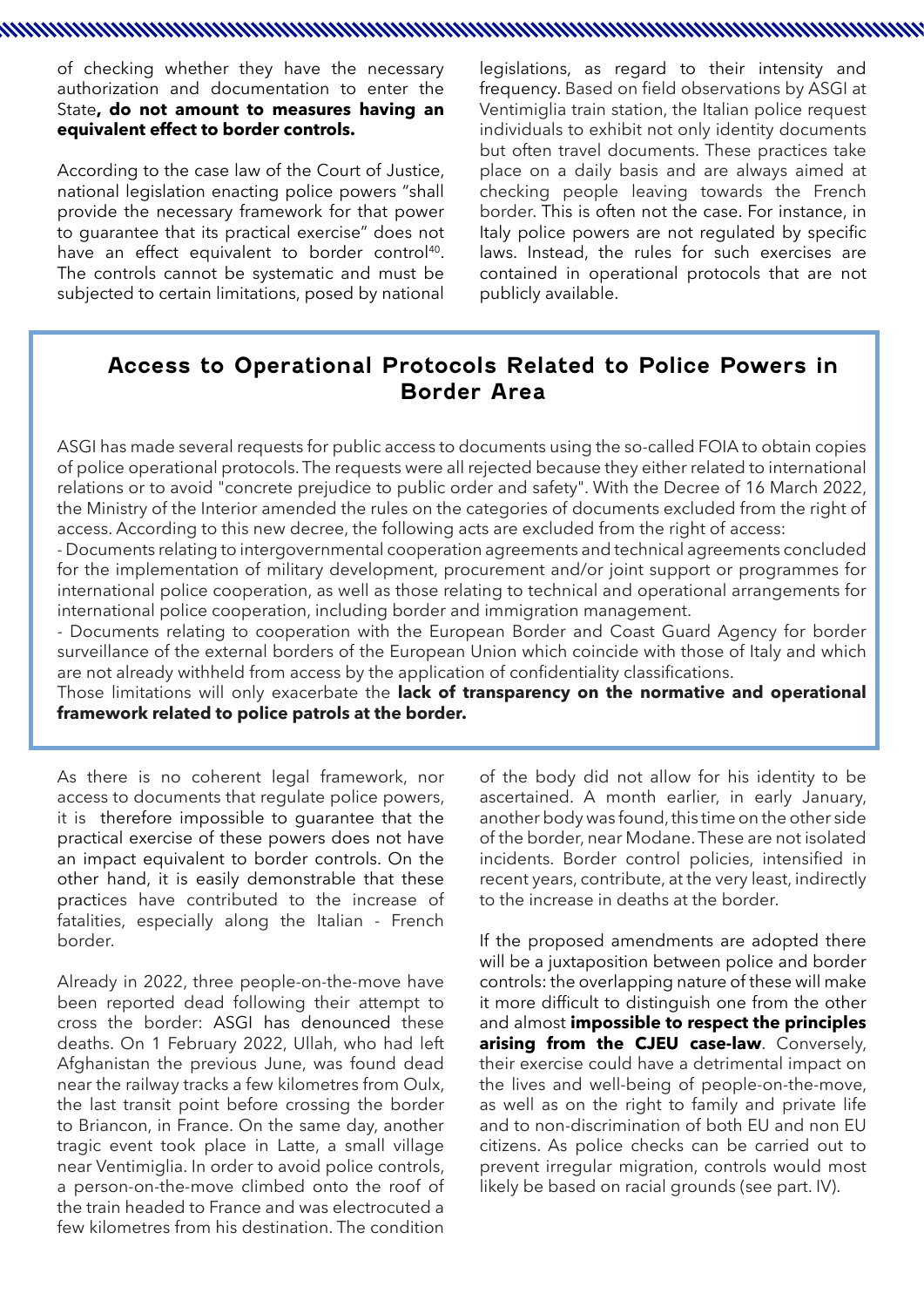# **The Reintroduction of Border Controls**

Starting in September 2015, Germany, Austria and Slovenia communicated to the European Commission the reintroduction of border controls, and they were followed by France, Hungary and Sweden in October, and Norway, Denmark and Belgium in the following years. In March 2016, the Commission intervened to reiterate the need for a return to the normal functioning of the Schengen System<sup>41</sup>. Following this intervention, on 12 May 2016 the Council adopted, based on a Commission proposal, an implementing decision<sup>42</sup> with a recommendation for the reintroduction of temporary internal border control for five Member States (Austria, Germany, Denmark, Sweden and Norway), among the most affected by the secondary movements of potential asylum seekers coming from Greece. The temporary extension of the controls was therefore made possible through the use of Article 29 of the SBC, which entails a mechanism that can be used in the event of exceptional circumstances threatening the overall functioning of the area without internal border controls. The Council further adopted additional recommendations allowing Austria, Germany, Denmark, Sweden and Norway to reintroduce internal border controls for further 12 months. Thereafter, despite the decrease in arrivals at the external borders, at the end of the last extension period based on Article 29 of the SBC, Austria, Germany, Denmark, Sweden and Norway have drawn upon the mechanism provided for in Article 25 of the SBC to prolong the reintroduction of checks at the external borders. Although some of the concerned Member States still preserve internal border controls, **the Commission has so far never intervened in a conclusive manner to condemn the reintroduction of border controls**, as has been recently underlined by the Court of Justice in the case *NW43*.

The EC is now attempting to limit the possibility of reintroducing internal border controls: along with expanding the scope of alternative measures, the Proposal also extensively amends Chapter II of the SBC. Once again, migration is framed as a threat to the Schengen area. Article 25 lays down the general requirements for the reintroduction of border controls, identified in the existence of a serious threat to public policy or internal security and in the necessity and proportionality of the measure44. **Migrants' secondary movements are presented as a "serious threat",** in particular where "large scale unauthorised movements

of third country nationals put at risk the overall functioning of the area without border control". Article 25a defines the procedures according to which Member States can reintroduce controls by distinguishing between unforeseeable and foreseeable events. It is then established that "the maximum duration of border control at internal borders shall not exceed 2 years".

When Member States introduce or prolong border controls, they shall notify their decision to the Commission, through a procedure set out in Article 27. A risk assessment is mandatory for the extension of border controls for more than 6 months, and **a role of EU Agencies is envisaged in the production of information and data to be included in the assessment.** Following the receipt of notification, the Commission may activate a consultation process during which the institution can issue an opinion on the necessity and proportionality of the measure (Article 27a). However, the Commission cannot impose any obligation on Member States regarding the withdrawal of internal border controls.

Finally, a new "Schengen area safeguard mechanism" is established in Article 28. It is triggered by situations "where the serious threat puts at risk the overall functioning of the areas without internal border" and aims at centralising the decision at the EU level, instead of leaving it to Member States. The mechanism allows the Council to adopt an implementing decision, upon a proposal by the Commission, in order to authorise the reintroduction of border controls. The decision can be adopted on the basis of individual notification received from Member States, or of a risk assessment conducted by the Commission or a Member State and, once adopted, it becomes the single basis for a "coordinated response". The decision covers a period of 6 months and can be extended for further 6 months.

It must be emphasised that, so far, the role of the Commission has never been decisive in evaluating the decisions on the reintroductions of internal borders and **the decision making process followed by Member States has been characterised by lack of transparency and lack of assessment on the potential impact of such controls on fundamental rights**. Tis lack of incisiveness and transparency have been compounded by a substantial ineffectiveness of the Schengen evaluation mechanism established by EU Regulation 1053/2013 and now subject to another reform proposal (Proposal for a Council Regulation on the establishment and operation of an evaluation and monitoring mechanism to verify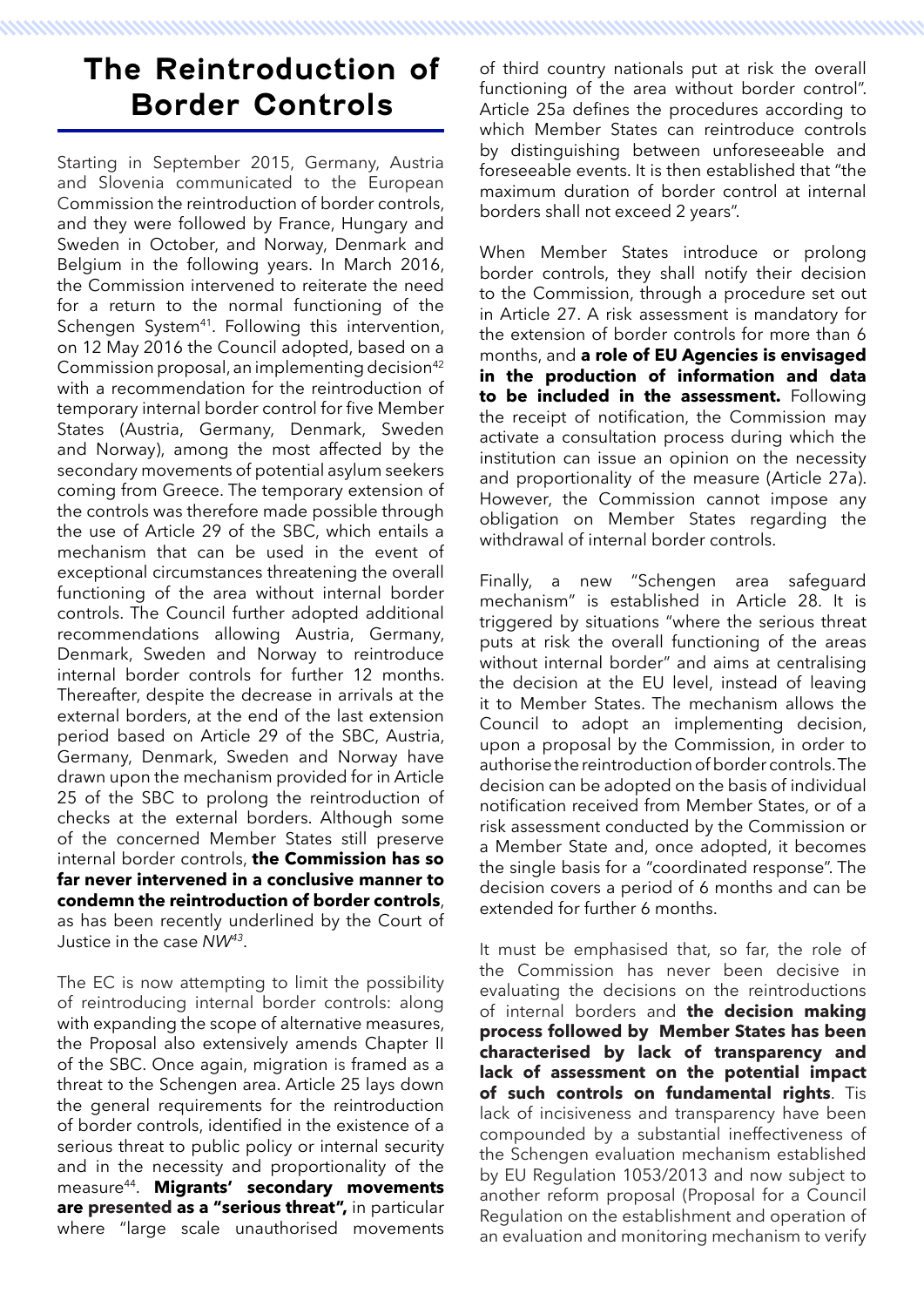the application of the Schengen acquis, repealing Regulation (EU) No 1053/2013, COM(2021) 278 final - 2021/0140(CNS). The need to pay more attention to the impact of Schengen measures on fundamental rights has been underlined by the European Parliament in its Schengen annual report<sup>45</sup>, where it is stressed that the Schengen acquis must be implemented in compliance with the ECHR.

The amendments to the mechanisms for the reintroduction of internal borders shows the will of the Commission to reinforce the role of EU institutions, with a view to limit the persistent lack of coordination among MS in the Schengen area and the proliferation of reintroduction of border controls. However, the role of the institution mainly consists in the adoption of opinion where the necessity and proportionality is assessed. **The Proposal does not provide for specific enforcement measures to be adopted by the Commission**, in order to sanction the introduction, or extension of internal borders up to 2 years, and when the decision of Member States does not comply with the requirements of necessity and proportionality. Overall, **while a strong preference for alternative measures is established throughout the Proposal, it is not accompanied by real incentives for Member States that might prevent them from the reintroduction of controls at internal borders.**

To sum up, the amendments related to the management of migration at internal borders reiterate the assumption that irregular migration is a threat to public policy and internal security and it shall be dealt with by the exercise of police powers, with a restrictive approach. This might increase the use of police violence, which can also lead to risks for the lives of peopleon-the-move and, as it will be analysed in the following sections, imply several violations of their fundamental rights. On the contrary, while attempting to limit the reintroduction of border controls, **the Commission does not introduce measures to oblige Member States to cease the maintenance of internal border controls**.

#### **The CJEU Judgement of 26th of April 2022: Border Controls Cannot be Extended for More than 6 Months**

On this point, it shall be underlined that, according to the recent case law of the European Court of Justice (*NW*), the Schengen Borders Code permits a Member State, where there is a serious threat to its public policy or internal security, to temporarily reintroduce border control.

However, **the Court holds that such a measure, including all possible prolongations, cannot exceed a maximum total duration of six months**. This period was established precisely with the view of striking a "fair balance" between, on the one hand, the objective of establishing an area without internal frontiers in which the free movement of persons is ensured and, on the other, the possibility to adopt measures to safeguard internal security and public order, including when the threats arise, supposedly from migration.

After the period of six months, the Member State can reintroduce controls again, **only if it is faced with a new serious threat to public order or public security**. It follows that the period of six months provided for under Article 25 of the SBC "**is mandatory, with the result that, should it be exceeded, any internal border control reintroduced under Articles 25 and 27 of that code after it has elapsed is necessarily incompatible with that code**" (par. 78). As an additional consequence, the Court holds that a person cannot be obliged, on pain of penalty, to present a passport or identity card on entry from another Member State when the reintroduction of border control is contrary to the Schengen Borders Code (par. 98).

In addition, the Court also reprimanded the Commissions reluctance to address the violations of the SBC, by noting that the Regulation establishes a procedure whereby the EC shall issue an opinion if it has concerns over the proportionality of the extension of border controls: however, this did not happen in the case presented here.

The judgement is salient because, even though the case concerned a European citizen, the principles stated by the Court clearly indicate that **the norms related to the reintroduction of internal borders shall be applied and interpreted strictly**. Therefore, it is not permissible that such rules are circumvented by Member States, with the tacit acceptance of the Commission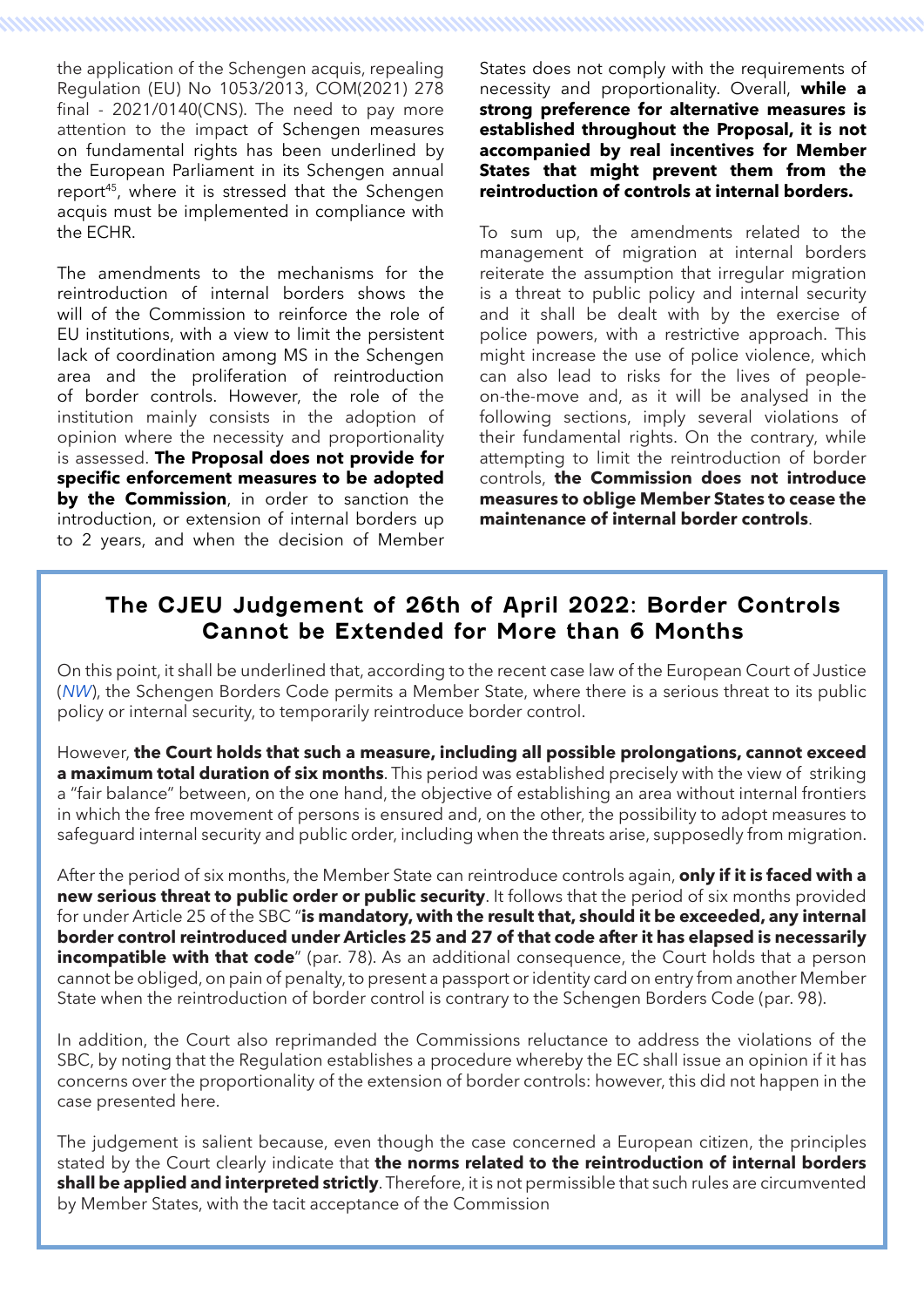# **5 ETHNIC PROFILING**

The new Article 23 would allow the police to carry out controls with the aim of preventing and combating 'irregular residence or stay, linked to irregular migration'. According to Recital 46, Member States shall not, 'when implementing this regulation, discriminate against person on grounds of sex, racial or ethnic origin, religion or belief, disability, age or sexual orientation'.

#### **Relevant articles and recitals**

*Recital 21, 26, 46; Article 23,* 

# **Analysis**

The European Commission appears to be aware of the potential impact that police checks, particularly at internal borders, and of the use of high-tech surveillance might have on the right to non-discrimination of people-on-the-move. As police authorities would be authorized to carry out controls targeting 'irregular migrants', there is a high risk that profiling practices would proliferate across the EU. The text of the proposal to amend the SBC, and in particular Article 23 allowing these controls at internal borders, is clearly opening the door for these practices to be legitimised and strengthened.

Profiling can be understood as categorising individuals according to personal characteristics, whether these are fixed or immutable. In the framework of checks at state borders, ethnic profiling takes place when, in the absence of grounds for suspicion, police use elements such as race, colour,

languages, religion, nationality or ethnic origins, as justification for controls and surveillance. According to the Commissioner for Human Rights of the CoE, "government policies may provide excessive discretionary powers to law enforcement authorities, who then use that discretion to target groups or individuals based on their skin colour or the language they speak"46.

Most often, ethnic profiling is related to the performance of additional identity checks or interviews of persons or groups at border crossing points and transportation hubs such as airports, metro and railway stations and bus depots. A systematic referral to second line checks of all persons of a specific nationality risks becoming discriminatory: "nationality can be a legitimate part of risk profiles to detect irregular migration or presumed victims of trafficking in human beings, but must not be the sole or primary trigger of a second line check". Furthermore, as in other contexts, differential treatment based on nationality becomes discriminatory and therefore unlawful when it is used as a proxy for discriminating on protected grounds that are closely linked to nationality, such as race, ethnicity or religion<sup>47</sup>.

Police controls that can amount to ethnic profiling have been recorded all over Europe. A report from the Financial Times in August 2018 has highlighted how some of the border checks along the German-Austrian border in Bavaria were increasingly becoming subject to racialised practices<sup>48</sup>. Another example is represented by a national police programme in the Netherlands, the 'Moelander' project<sup>49</sup>

#### **Case Study 4: Italian Internal Borders**

The scheme proposed in the Regulation is already an established pattern at the Italian internal border. For instance, at the Italian French border joint police patrols systematically check migrants in proximity to border areas. This happens at the Ventimiglia train station as well as on the train from Ventimiglia (Italy) to Menton (France). Controls do not target every passenger, but specifically people from minority backgrounds who, since 2020, are checked on the train platform and prevented from boarding or stopped directly at the station<sup>50</sup>. In cases where people from minority backgrounds are noticed on board a train coming from Italy to the Menton-Garavan train station he/she immediately undergoes a further police check.

According to some testimonies collected in the report "The Brutal Side of the French Riviera", "t*here*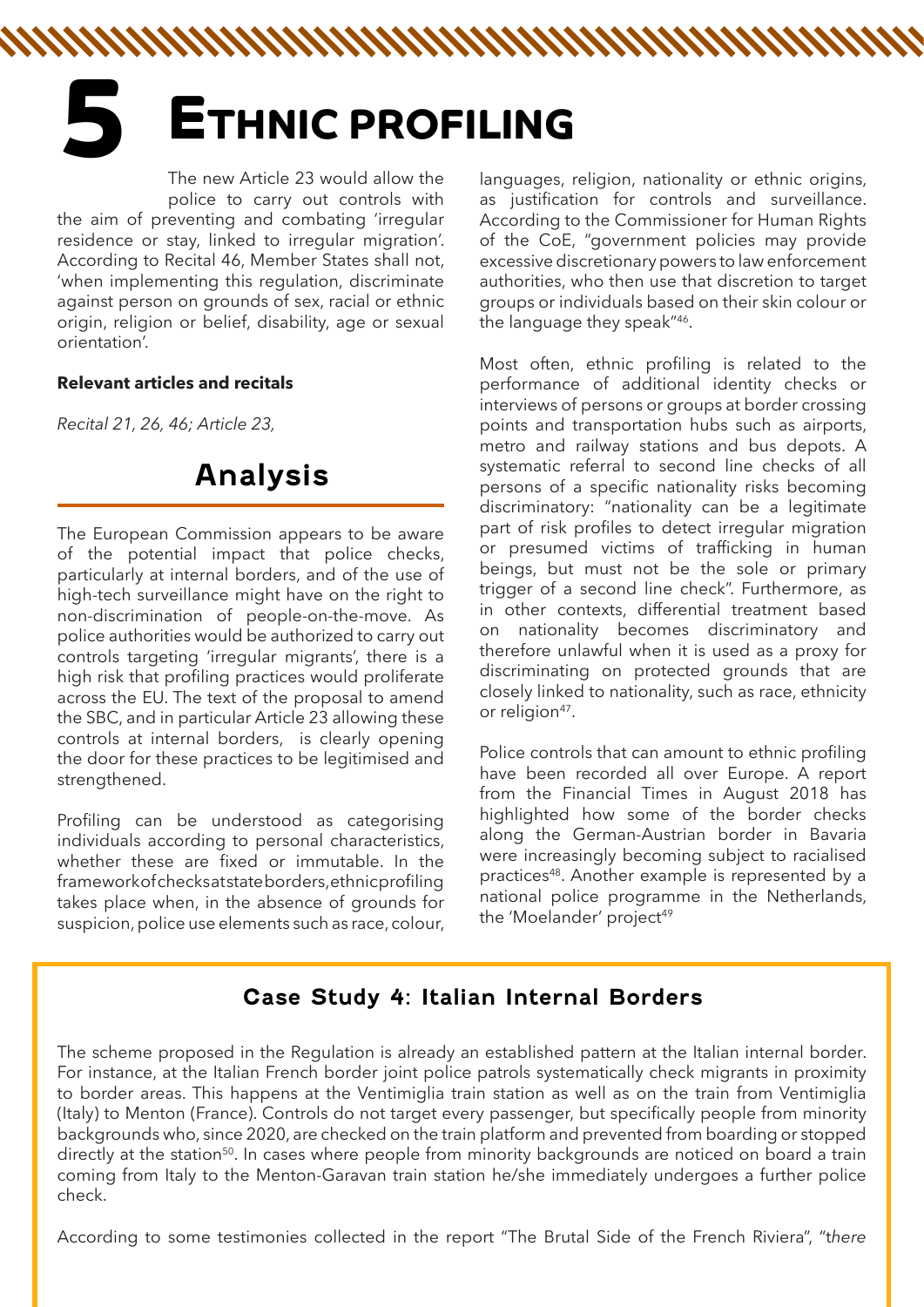*are usually police officers at the station, and they always ask for people's documents. They do not check every passenger though, only those who are black. Contrôle facial, says one policeman quite openly after drawing the ire of one black French passenger, the only person on the train to be asked for papers. 'They check the toilets, where migrants often hide. If you try to resist, they use pepper spray to force you off the train,' explain Kesha Niya activists. 'The cops aren't mean if you stay quiet. If you struggle, they beat you and use pepper spray' says 21-year-old Ibrahim M. from Sudan. Migrants found to have no European papers are taken off the train, searched on the platform and taken to the PAF office*"51.

Similar practices have been reported at the train station of Bolzano, along the Italo-Austrian border: on the platform Italian police have been known to stop and control the ID only of non-whte people, while on intercity trains the controls are carried out by joint patrols<sup>52</sup>.

#### **Case Study 5: The Balkan Region**

BVMN, in its Balkan region report of December 201953, describes behaviours that can easily be classified as racial profiling. During winter, as the weather gets worse, and sometimes becomes life-threatening, most people try to find alternative solutions to travel, such as public and private transport. As this happened, in winter 2019, BVMN registered an increase of police controls.

"*One marker of illegality within these enhanced controls is the screening of persons with darker skin by authorities. Respondents report the regular spot checks, based on racial profiling, that Croatian authorities carry out around transport hubs like bus and train stations*. The *respondents report the regular spot checks, based on racial profiling, that Croatian authorities carry out around transport hubs like bus and train stations. Checks also allegedly rely on information from transport operators and members of the public, and occur on private vehicles too"54*

The same report also describes two single episodes of racial profiling and violence against people on the basis of their supposed ethnicity. In one of the cases, two Nigerian students were detained on a tram, brought to a police station and expelled into Bosnia despite the validity of their documents, and simply because they were mistaken for undocumented third-country nationals. A similar practice has been documented in Bosnia. One example of the systemic use of racial profiling and discrimination is the behaviour of police officers in Kljuc, a city 100 km far from Bihac. There, systematically, the buses that come from Sarajevo are stopped, and the documents of individuals with dark skin colours are checked, as police presume that they are heading to the north-west of Bosnia to then migrate further into Europe. They are often expelled from buses, left with no other way than walking to their destination, even during harsh winters, even with children and the elderly.

Ethnic profiling can amount to a violation of EU and international law: first and foremost, it can constitute a violation of the principle of nondiscrimination (Art. 14 ECTHR; Art. 21 EU Charter). The ECtHR has recognised that discrimination on account of one's actual or perceived ethnicity is a form of racial discrimination<sup>5556</sup>. The Human Rights Committee has acknowledged that "when the authorities carry out checks at the border, the physical or ethnic characteristics of the people subjected thereto should not by themselves be deemed indicative of their possible illegal presence in the country"57. Several national and international Courts ruled against practices of ethnic profiling, recognizing the violation of a right to non-discrimination<sup>58</sup>.

Besides the issues that the violation of the principle of non-discrimination generates, there is a further point of concern. The proposal amending the SBC clearly aims to further increase surveillance and controls over non-EU citizens crossing internal and external borders. **Allowing the increase in the use of technology, it would practically legitimise ethnic and racial profiling**. For instance, drones can contribute to further creating opportunities of discrimination and racial profiling of vulnerable people-on-the-move. A drone cannot differentiate between a trafficker and a person in need of international protection. This can be done at a point of entry managed by humans. Similarly, a vulnerable person-on-the-move cannot be identified by a drone or other technology, but a vulnerability can be ascertained by a correctly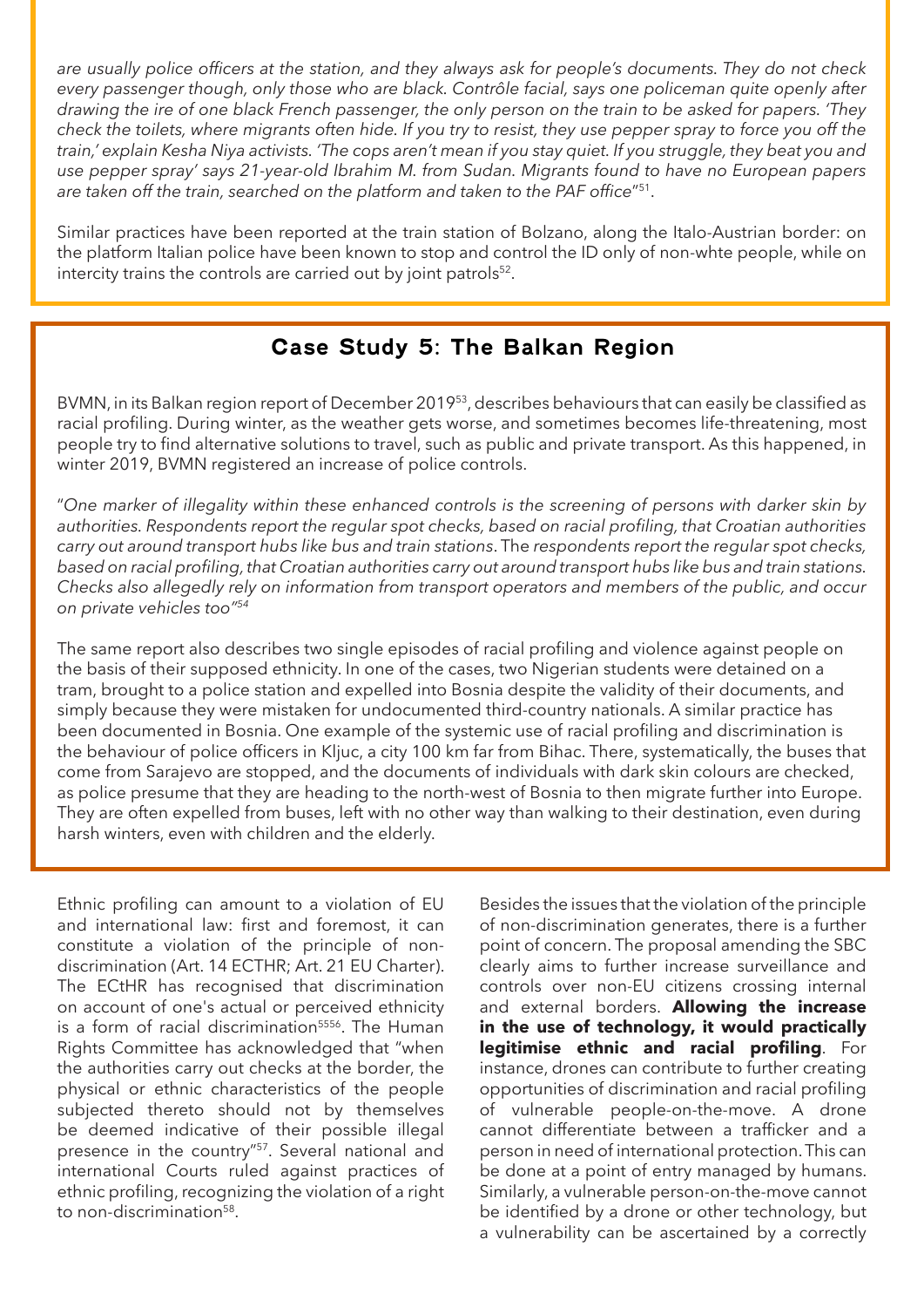Moreover, **the definition of the technologies that would be allowed for the surveillance of borders is very vague, which leaves much to the discretion of MS**. An effective way to avoid racial profiling and, in general, discriminatory outcomes in the use of technology would be to better

define the kind of technological means available to authorities, through national legislation of the member states. An important point would also be to collect and render public statistical data on policing - disaggregated by nationality, language, religion and national or ethnic background. This would allow for the identification of any existing profiling practices and increase the transparency and accountability of law enforcement authorities

# **6 THE USE OF HIGH-END TECHNOLOGIES IN BORDER SURVEILLANCE**

The Proposal repeatedly refers to the use of surveillance and monitoring technologies, both at external (Article 13) and at internal borders (Article 23). According to Recital 21, the prohibition of internal border controls should not be understood as preventing the lawful exercise of police, including those "that entail the use of monitoring and surveillance technologies which are generally used in the territory or that are based on a risk assessment for the purpose of protecting internal security". The use of such technologies for checks should therefore not be considered as equivalent to border controls. Accordingly, Article 23 excludes that measures carried out on the basis of monitoring and surveillance technologies "generally used in the territory, for the purposes of addressing threats to public security or public policy" are considered equivalent to border controls.

#### **Relevant articles and recitals**

*Recitals 15, 16, 21,47; Article 13 (5), Article 23 (1)*

# **Analysis**

The increased use of high-end technologies for border surveillance at the EU's external and internal borders reveals an increased unification of border policies for internal (EU) and external security. Introducing such measures is reflective of the EU's failure to address migration challenges with other means, such as creating legal pathways for people to migrate, for asylum seekers to travel safely and lodge applications for protection in a country of their choosing and for recognized

refugees to travel and reside legally in their state of destination.

The use of technologies, such as drones, in border surveillance is being advertised as a technical panacea for the consequences of those failed policies and politics while the real impact on border security remains under question with regards to their effectiveness and the increased security they are alleged to be providing<sup>59</sup>. Significantly, drone technologies alone create a regime of "violent dehumanisation and non-differentiation" of people<sup>60</sup>. Even though drones and other highend technologies could help identify peopleon-the-move in situations of risk in order to save lives, civil society organisations report that such technologies are, in fact, used to expel people at the EU's external and internal borders and to facilitate other violations of fundamental rights such as *non-refoulement* and access to international protection.

Among others, drones have become the favoured technology in surveilling state borders within the EU and at it's external borders, being deployed in border areas where reports of pushbacks have been documented. Devices like drones, thermal imaging cameras, and vehicle scanners have been weaponised against people-on-the-move, making them easier to detect and thus compounding their vulnerability and the dangers they face<sup>61</sup>

Since 2018, BVMN has recorded 24 testimonies where drones were used during a pushback, affecting an estimated 713 people. In 2021, a respondent informed BVMN of their pushback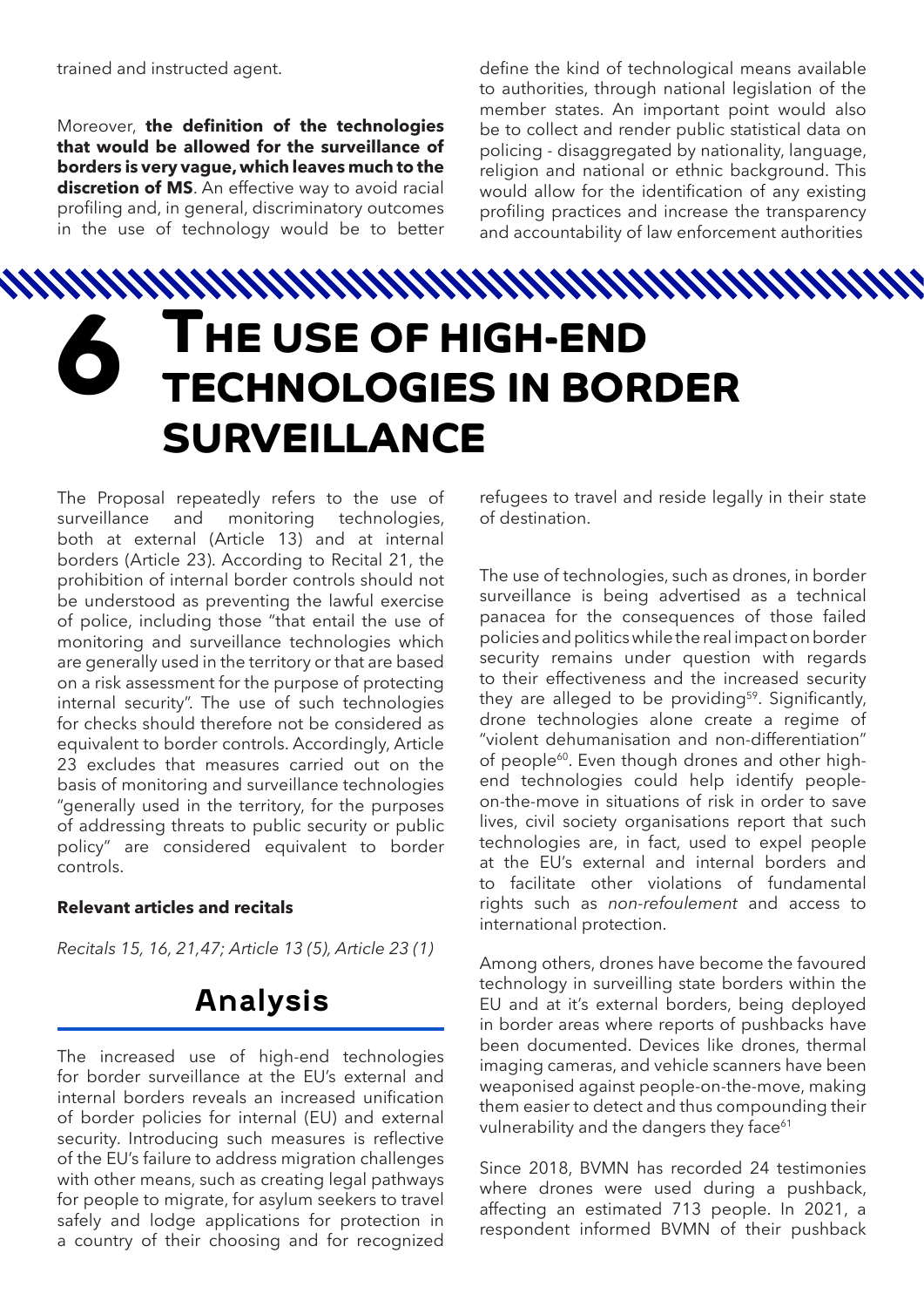from Hungary, and recalled "seeing a drone flying over" before being intercepted by Hungarian police and then being pushed back<sup>62</sup>. In 2020, a respondent informed BVMN that while they were being pushed back from Greece to Turkey "one of the 'commando' men launched a camera drone that he used to observe activity on the Turkish side of the Evros river. Meanwhile, some of the other officers and commandos got one rubber dinghy ready"63. In 2019, a respondent informed BVMN of a surveillance drone which had targeted them in Croatia before being ambushed by a police unit who then pushed the group back<sup>64</sup>. These are just a few examples of when drones have been used during pushbacks, posing grave issues pertaining to the facilitation of fundamental rights violations. In relation to internal borders, according to the information collected by ASGI during past surveys at the Swiss-Italian border, the Swiss border authorities make use of drones in order to surveille irregular movements of peopleon-the-move along the boundary with Italy.

In the above-established context, it is imperative to mention that Frontex conducts border surveillance through the use of drones. We have assessed that drones are used to conduct pushbacks and thus violate EU law and international human rights law, in particular the prohibitions of *non-refoulement*, and that they pose grave ethical issues. Such issues arise potentially to the EU level itself by its agency Frontex, collecting and transmitting the data necessary to locate people-on-the-move that are subsequently pushed back.

Of particular relevance we have to take into consideration that Frontex has contracts for the supply and operation of border surveillance drones with private companies, which are deployed for maritime surveillance, including collection and sharing of data with Frontex, as well as the MS in question. For instance, Frontex provides drone data of people in distress in the Mediterranean Sea to the so-called Libyan Coast Guard, and withholds information for commercial ships or NGO-led search and rescue missions. This cooperation facilitates the return of migrants to Libya and violates the prohibition of *refoulement* The sharing of data by Frontex with the so-called Libyan Coast Guard is, in essence, essential to boats in distress being located and subsequently pulled back to Libya; such a cooperative act amounts to aiding and assisting another state in the commission of an internationally wrongful act.

In addition, Frontex provided data on people-on-

the-move that they gathered in their Multipurpose Aerial Surveillance Western Balkan mission to Croatian authorities, entailing responsive measures by them. We are particularly concerned about the transfer of this data as Croatian authorities are repeatedly reported to conduct fundamental rights breaches towards apprehended people-onthe-move as well as illegal pushbacks.

na maalaa ka maraafi iyo dhaqaan iyo dhaqaan iyo dhaqaan iyo dhaqaan iyo dhaqaan iyo dhaqaan iyo dhaqaan iyo d

High-tech surveillance is employed at internal borders as well. In Italy, the use of facial recognition systems was announced in Como, a city at the border between Italy and Switzerland, and was set to be employed by police authorities at external borders, particularly in the context of SAR operations. It was only the decision of the Italian Data Protection Authority – who ruled that the technologies have no sufficient legal basis – that temporarily put a strain on the use of AI systems in border areas<sup>65</sup>. However, such systems will most likely be deployed soon both at external and internal borders: 65 scout cameras have recently been bought by Friuli Venezia Giulia regional authorities, to be used in the context of border surveillance<sup>66</sup>

#### **The increased use of drones and other high-end technologies in border surveillance at the EU's borders is to the detriment of safeguarding fundamental rights and data protection rights.**

The Commission proposal on the Artificial Intelligence Regulation classified AI used for immigration, asylum and border control purposes as "high risk" systems, because of the inherent vulnerability of migrants and asylum seekers and the impact that these technologies can have on fundamental rights such as their rights to free movement, non-discrimination, protection of private life and personal data, international protection and good administration. However, **in the SBC Proposal, the Commission does not seem concerned by the impact that surveillance technologies might have on the human rights of migrants**: for instance, it does not codify specific rules that Member States shall apply in the use of surveillance technologies, in order to grant that their implementation comply with fundamental rights. The wide margin of discretion left to enacting national legislation might result in broad, unclear or even undisclosed executive acts which would not grant sufficient guarantees.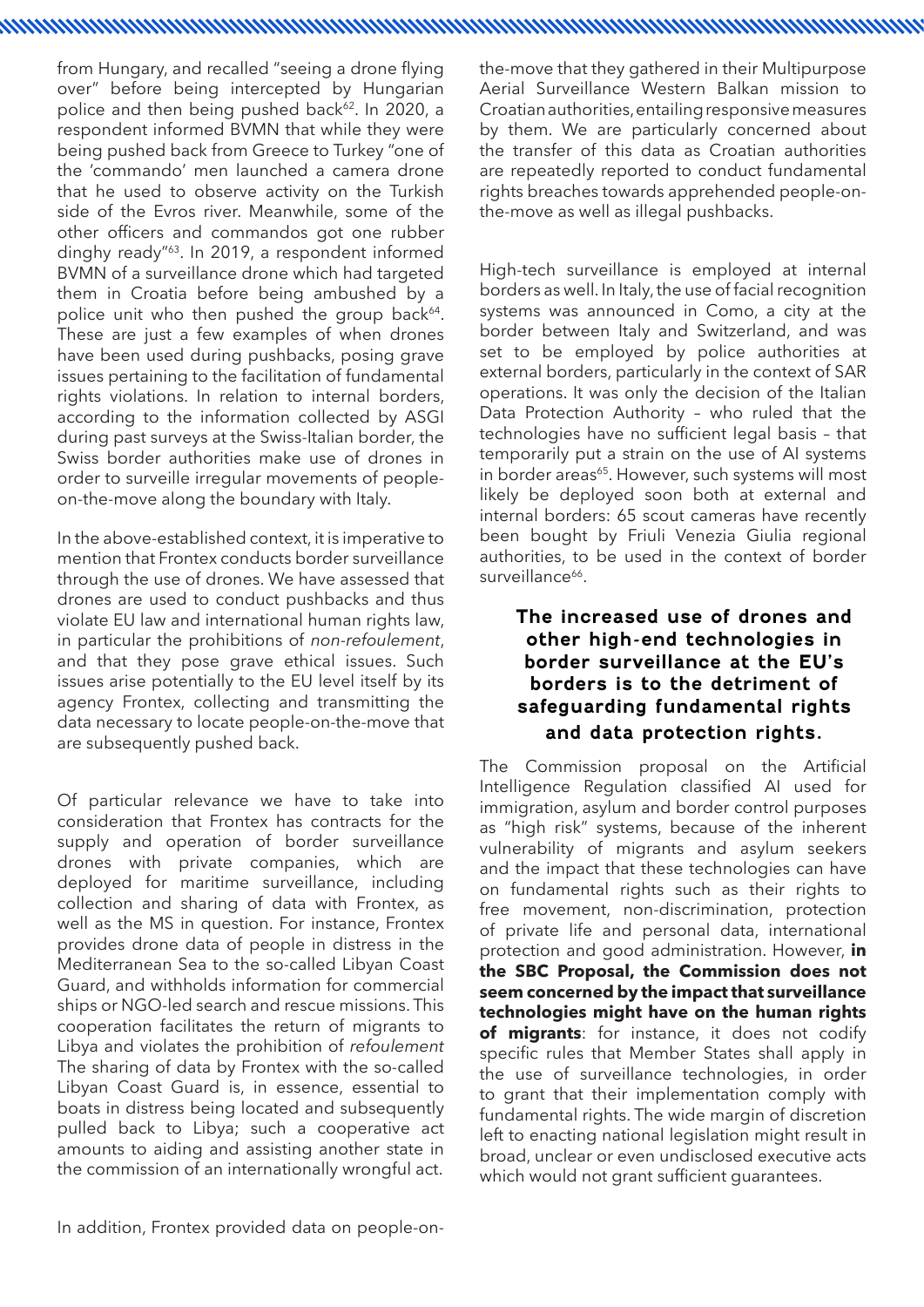# **TRANSFERS AND READMISSIONS 7 OF FOREIGNERS**

Since 2015, several Member States resorted to simplified and informal return procedures to manage migration flows at internal borders. Some did it on the grounds of the reconstruction of external borders, others made use of bilateral readmission agreements. In most cases, however, the safeguards contained in the agreements were not fully respected and summary returns or readmissions resulted in pushbacks. This occurred, for instance, at the border between Austria and Italy, as well as between Italy and Slovenia, and between Slovenia and Croatia<sup>67</sup>. Pushbacks represent a violation of the prohibition of collective expulsions and breach the right to access to asylum and to the principle of *nonrefoulement*.

The new Article 23a implements a procedure for **the transfer of third country nationals apprehended "in the vicinity of the internal border"**. It allows the competent authorities of a Member State to "immediately transfer" third country nationals to the State from which the person entered or sought to enter, based on the assumption that they have no right to stay on the territory. The procedure is triggered by the apprehension of an irregular third country national (i.e. a person who does not fulfils the condition of entry set out by Article 6 of the SBC) in the context of joint police patrols, and if there are "clear indications that the person has arrived directly from another Member State". To reach such a conclusion, authorities shall take into consideration the statements of the person, identity, travel and/or other documentation found on them and the results of database searches.

The procedure is detailed in Annex II, attached to the proposal. It requires Member States to adopt a written decision (through standardised forms) that shall state the grounds for finding that the person has no right to stay. A copy of the transfer decision shall be issued to the person, but there is no provision on the obligation to translate the decision. Third country nationals have a right to appeal, in accordance with national law, however the appeal does not have suspensive effects. The transfer shall take place within 24 hours.

The new transfer procedure is complemented by the proposed amendment to Article 6(3) of Directive 2008/115/CE. According to the

Proposal, Member States are exempted from the obligation of issuing a return order – in line with the guarantees provided for in the Return Directive – to third country nationals found on their territory, when they are taken back from another Member State according to the transfer procedure set out in Article 23a or "under bilateral agreements or arrangements". Accordingly, Recital 27 points out that the transfer procedure should not affect the possibility to return irregular migrants in accordance with bilateral agreements, and it adds that "Member States should be afforded the possibility to conclude new agreements or arrangements". The duty to adopt a return decision does no longer lies with the Member State where the person is found, but on the State that has agreed to take them back.

#### **Relevant articles and recitals**

*Recitals 25-27; Article 23a; Article 6 (3) Return Directive*

# **Analysis**

The Proposal **fails to consider that secondary movements largely involve people-on-themove in search for protection**, whose attempt to move within EU Member States must be addressed according to the EU asylum *acquis*, and in particular through Regulation 2013/604. The SBC is not fit for purpose to address dysfunctionalities of the Dublin Regulation, but at the same time many of the proposed measures – including the transfer procedure and reintroduction of border controls in case of "large scale unauthorised movements" – **will have detrimental effects on the right to apply to asylum and on the respect of guarantees accorded to asylum seekers.**

The new transfer procedure appears a clear attempt to legitimise unlawful practices of internal pushbacks that have been implemented at European internal borders since 2015. Summary returns, either when they were implemented outside a clear legal framework, or in the context of bilateral readmission agreements, **resulted in the violation of the right to apply for asylum, the right to an effective remedy and principle of** *non-refoulement***.** Several Courts in different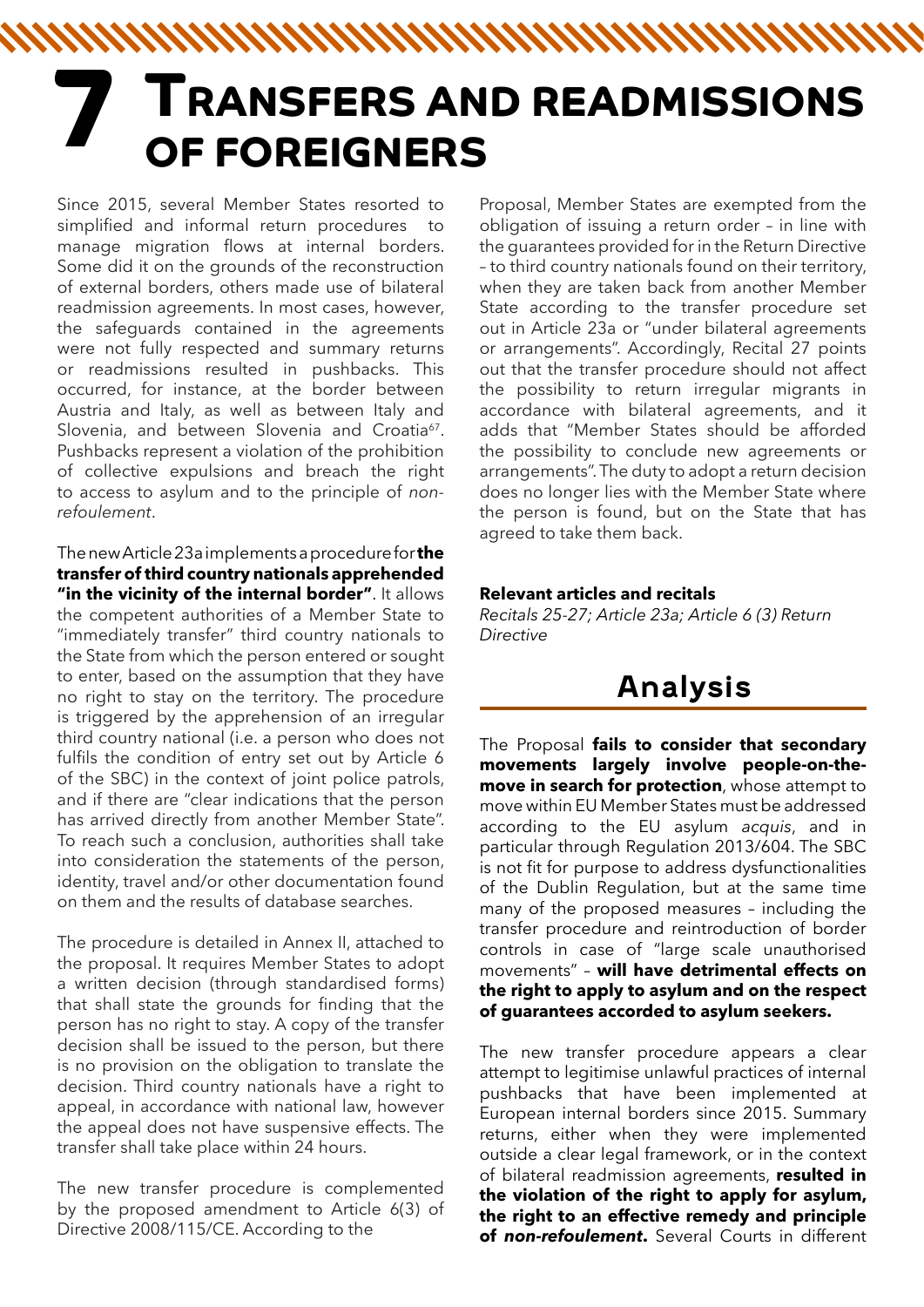Member States have recognized that "internal pushbacks" were characterised by the lack of an individual assessment, and the unlawful involvement of children. In July 2021, the Austrian Administrative Court Steiermark ruled that the readmission of a Moroccan national at the border with Slovenia was unlawful as his request for asylum was ignored<sup>68</sup>. In Slovenia, the Administrative Court ruled that the Republic of Slovenia violated the applicant's right to asylum, the prohibition of collective expulsions and the principle of nonrefoulement by denying a Cameroonian national access to asylum<sup>69</sup>. This ruling has been confirmed by the Slovenian Supreme Court in April 2021. The same individual was then readmitted to Croatia under a bilateral readmission agreement and chain-refouled to Bosnia Herzegovina<sup>70</sup>.

#### **Case Study 6: Summary Return and Readmissions at Italian Internal Borders**

Summary return or readmission practices taking place at Italian internal borders vividly exemplify the many implications that border control has on human rights of migrants. Both at the land border between Italy and Slovenia and at the sea border between Italy and Greece, collective pushbacks occurred on the basis of bilateral readmission agreements and often implied chain *refoulement*.

#### **The Italo-Slovenian border**

In 2020, cases of readmissions to Slovenia from Trieste and Gorizia were massively implemented without any formal procedure or decision. They found their legal basis on the Readmission Agreement signed by the Italian and Slovenian Governments in 1996. The systematic use of the agreement was confirmed by the Ministry of the Interior on the 13th of January 2021, which confirmed that these readmissions (over 1300 during the year 2020) took place without formal provisions and even involved foreign citizens who expressed the intention to apply for asylum (whose claim should have been examined under the framework of Dublin Regulation).

The readmissions also implied a *de facto* detention of migrants. Moreover, they often led to chain refoulement all along the Balkan Route – from Slovenia to Croatia and from Croatia to Bosnia or Serbia – with the result that migrants were unlawfully returned to Third Countries which cannot be considered Safe countries, without any individual assessment of their situation.

On 18th January 2021 the Civil Court in Rome ruled that such practices were in breach of international and European law, because they violated the right to *non-refoulement*, the right to apply for asylum and the procedural right to an individual assessment and an effective remedy. The Civil Court of Rome confirmed that the informal readmission procedure implemented on the Italian eastern border on the basis of the mentioned agreement that was never ratified by the Italian Parliament was unlawful. The Court also observed a *de facto* detention carried out without any order from the judicial authority and it further concluded that the procedure clearly exposed the person to risks of inhuman and degrading treatment, which, as documented by numerous NGOs, is a systematic practice at the Croatian border. According to the Court the Italian authorities could not deny knowing the mechanism of readmissions by chain carried out by Slovenian and Croatian authorities nor the situation of violence at the Croatian border as reported by several NGOs, international organizations and EU institutions. As confirmed by the access to the documents carried out in the name and on behalf of some of the people readmitted to Slovenia, the transfer to that country took place even if the people had expressed their intention to seek asylum, an intention that had been registered.

Furthermore, as documented in another case, the transfer represented only a short phase of the chain readmission mechanism. Within a few hours after a summary examination of his position, the same person was transferred to Croatia and from there pushed back to Bosnia. Reaching Italy and applying for asylum, he was recognized as a refugee.

#### **The Adriatic border**

Summary readmissions take place on the basis of bilateral agreements between Italy and Greece too: for these actions, Italy was already sanctioned by the ECtHR in 2009. The Court found a violation of Article 4, Protocol 4 (prohibition of collective expulsion) and of Article 3 (prohibition of ill-treatment), since Greece was not considered a 'safe country' for asylum seekers. The pushbacks involved people-on-the-move in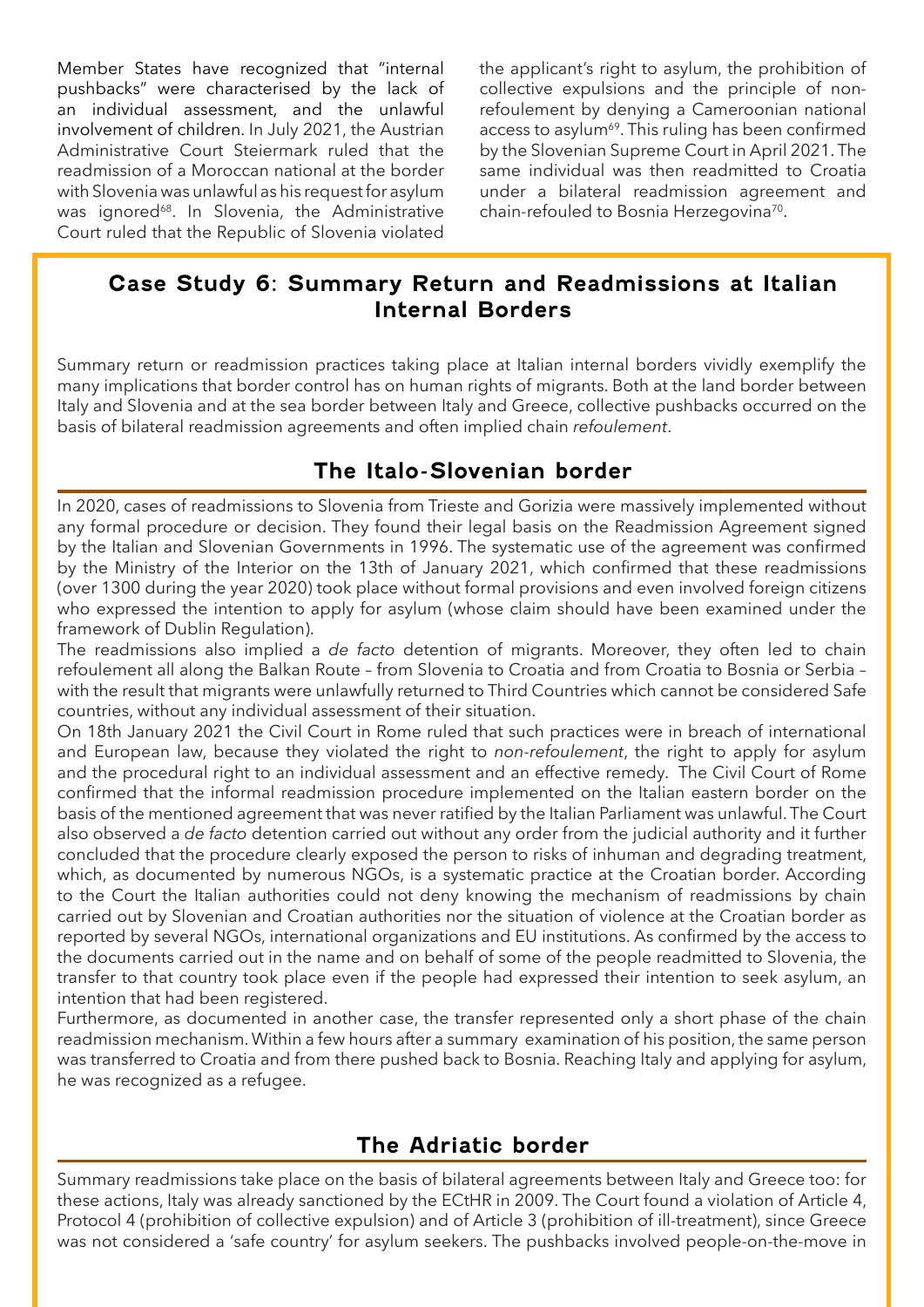search of international protection, including minors. Since 2009, informal pushbacks have not ceased: for this reason, the CoE Committee of Ministers supervision procedure on the implementation of the judgement is still pending. Several violations of the right to apply to asylum and of the principle of *nonrefoulement* were found in 2021 and 2022 too, and many involved children.

#### **The Italo-French border**

Finally, with regard to unlawful practices occurring at the Italo-French border, the French Council of State recognised that those actions breached the right to apply for asylum, and ruled that French authorities cannot return asylum seekers before engaging with the Dublin procedure. People-on-the-move are indeed often summarily returned by French police even though they expressed their will to apply for asylum in France. Similarly, minors crossing the borders were unlawfully returned because they were not registered as minors. Moreover, as recognised by the CGUE and the Council of State, French law related to the return of irregular people-on-the-move at the border - which allowed authorities to summarily expel them when they were found in the proximity of the border - was in direct contrast with the guarantees set by the Return Directive. In response, NGOs denounced the widespread use of violence by the police and of *de facto* detention in police stations (PAF) for up to 48 hours.

The examples provided here regarding the situation at Italian internal borders demonstrate that the exercise of border police powers and readmission procedures at internal borders lead to several violations of: a) the principle of *non-refoulement*; b) the right to asylum; c) the prohibition of collective expulsions; d) right to individual assessment and effective remedy; d) the right to liberty; e) the principle of best-interest of the child.

The Commission does not take sufficiently into account the impact of the proposed amendments on those rights. On the one hand, the Commission pushes for the adoption of bilateral agreements that already served as the basis for informal pushbacks, prioritising the objective of speedily returning TCNs over the adoption of common and harmonised rules for the Schengen area. The incentive for 'bilateral arrangements' will produce the proliferation of divergent rules and practices among Member States; moreover, the word 'arrangements' seems to allow for practices of informal agreements that could remain undisclosed and would raise several concerns with regards to transparency and accessibility of public authorities acts.

On the other hand, even though the new transfer procedure is based on an individual written decision, it will nonetheless lead to the violation of the right to liberty (as detention is not forbidden during the proceeding) and of the right to an effective remedy, as Annex II excluded the suspensive effect of the appeal. Moreover, the very same forced removal of TCNs can be qualified as a restriction of personal freedom and should be executed according to the guarantees of Article 5

ECTH and Article 6 of the Charter.

As for the risk of applying the transfer procedure to TCNs in search of protection – and in particular asylum seekers and minors – Article 23 does not mention explicitly the obligation to safeguard fundamental rights, to provide people-on-themove with adequate information on the right to apply for asylum, and to apply the Dublin Regulation before the transfer form is filled in. This will increase the risk of the transfer of asylum seekers, not just at the border but "in vicinity of the internal border": the vague provision of Article 23 as for the geographical reach of the procedure allows Member States to carry it out with wide discretion.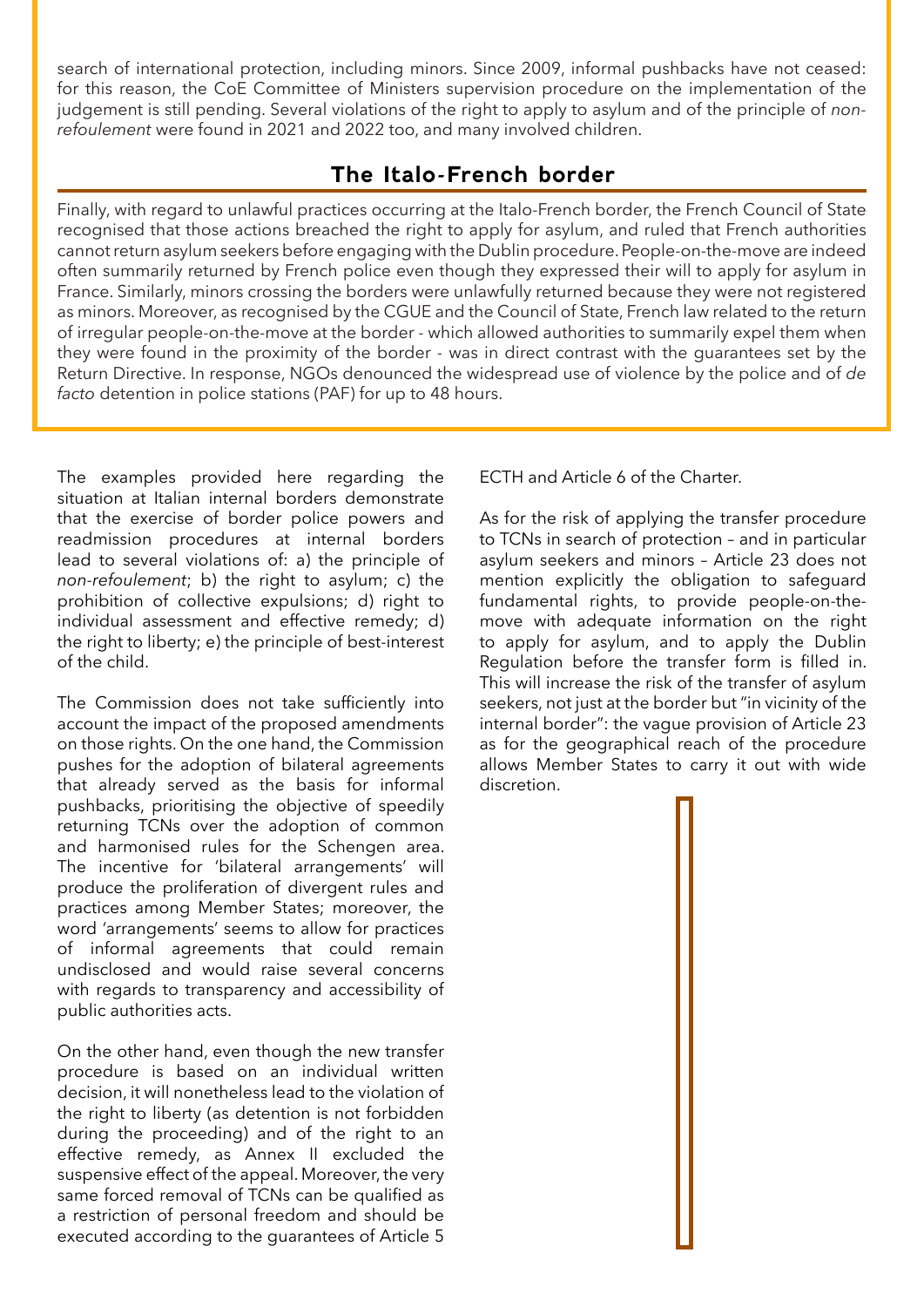# **CONCLUSIONS AND 8 RECOMMENDATIONS**

In light of the above analysis and of the concerns raised with regard to existing harmful practices, we propose the following conclusions and recommendations:

#### **I. Instrumentalisation**

We reject the use of the term 'instrumentalisation' to reflect situations of increased influx of movement into the EU. We do not support the measures proposed as they will have an adverse effect on the right to asylum and further connected fundamental rights. The situation of 'instrumentalisation' is ill-defined and, consequently, there is uncertainty as to the scope of the measures responding to such a situation, relating also to their necessity and proportionality. As a result, we would propose to remove the clauses from the proposal. Initiating a 'state of emergency' to justify the suspension of fundamental rights for transit communities has been utilised by MS in the past with devastating consequences for people-on-the-move, resulting in serious injury and death. Writing these caveats into EU law sets a dangerous precedent in which the right to life, amongst others, is seriously questioned.

#### **II. Infectious Disease Measures**

Whilst the proposal to establish a new mechanism is a welcome one which would ensure uniformity in response across MS, respect for fundamental rights must be guaranteed by this mechanism with specific measures in place to combat potential violations linked to restrictions on freedom of movement. This should be linked to the legislative package defining the proposal for an Independent Border Monitoring Mechanism (IBMM), a set of measures that ought to be intensified during epidemiological crises. Unfortunately, as it stands the proposed IBMM falls short of guidance necessary to ensure MS establish and implement a truly independent mechanism with sufficient mandate able to address severe human rights violations at EU borders. Indeed, the trial run of such a mechanism in Croatia was subject to an independent inquiry which revealed underspending, misreporting, and a subsequent cover-up of the fact that no independent border monitoring mechanism was ever established<sup>71</sup>. More recently, in Greece, the report of the National Transparency Authority was released with failed redactions that revealed the names and personal information of those surveyed for the report, 45% of whom were police and coast guard officers<sup>72</sup>. A monitoring mechanism with sufficient methodological scope, capacity, and true independence and institutional accountability would ensure that transit communities could access their rights and necessary healthcare during such a situation, following the more favourable approach of Portugal and approaching such crises through a humanitarian lens rather than one of containment and control.

#### **III. - IV. Border Control**

Whilst the will expressed by the Commission to avoid the reintroduction and maintenance of internal border control is an important standing point, especially in light of the border checks kept in place by several Member States, the aim of keeping Schengen a border-free area cannot be at expenses of the rights of citizens perceived as foreigners. Expanding the scope of police controls to those carried out in proximity of border areas with the aim of combating irregular migration is itself a form of criminalisation of people-on-the-move and would most likely result in racial profiling of both non-Caucasian third country nationals and EU citizens. Thus, the reference to "combat irregular residence or stay, linked to irregular migration" in Art. 23, point (ii) of the Proposal is highly problematised and should be removed.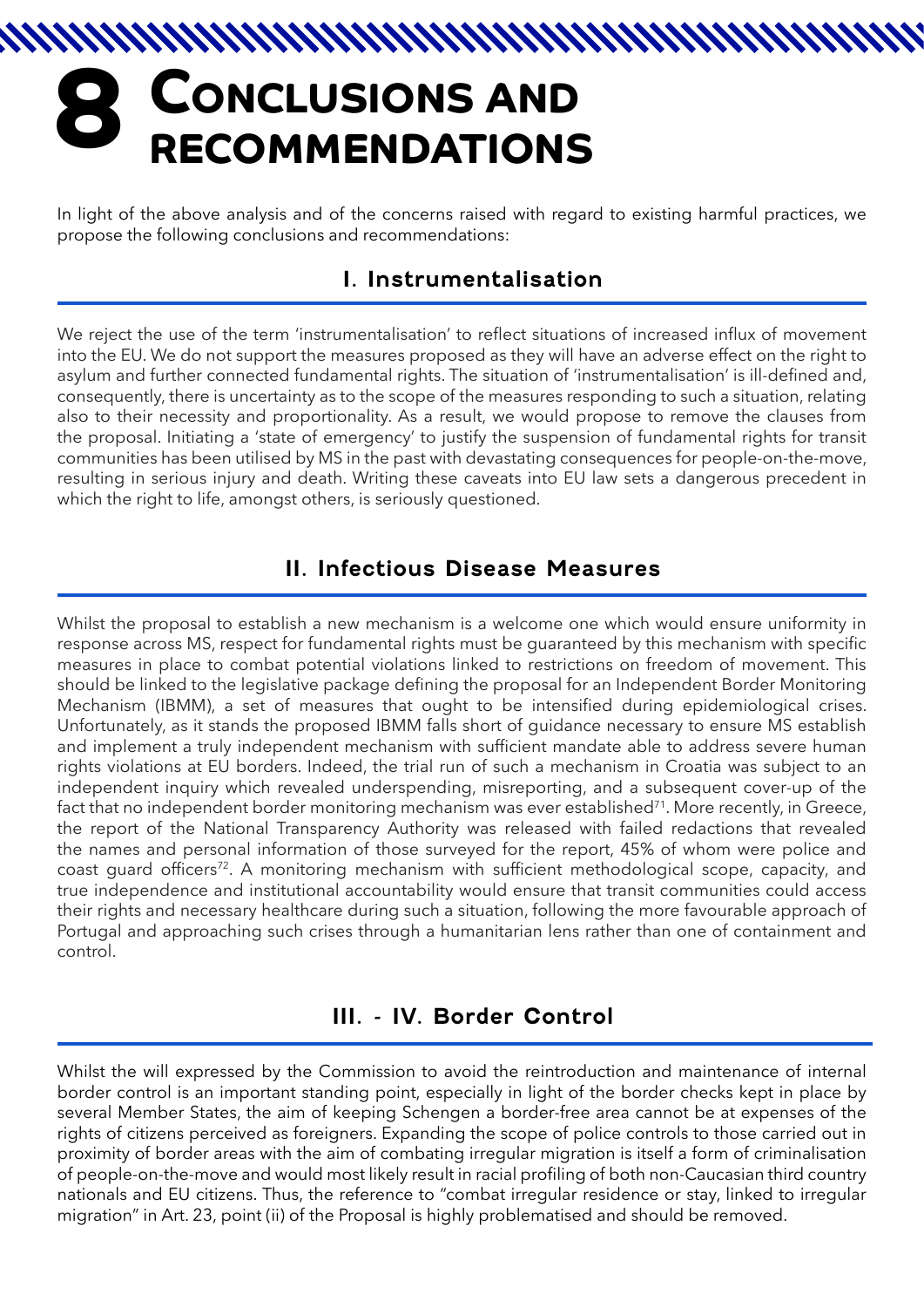As for the introduction and maintenance of border controls, in order to avoid Member States disregarding the time limits set in the Proposal, the Commission and the Parliament should be able to play a more central and effective role, which cannot be limited only to the adoption of informed opinions.

#### **V. Profiling**

Police controls, as well as border controls in case of their introduction and maintenance, cannot be carried out in a discriminatory way. MS have not only a negative obligation to refrain from violations of the principle of non-discrimination, but also a positive one enacting laws and practices that would prevent the use and perpetuation of discriminatory practices disguised in allegedly neutral tests. To tackle the issue, States should adopt precise legislation defining and prohibiting discriminatory profiling and circumscribing the discretionary powers of law enforcement officials. Effective policing methods should relate to individual behaviour and concrete information, instead of elements linked to the colour of people's skin or their perceived ethnicity. A reasonable suspicion standard should be applied across the bloc, and authorities should undergo continuous training in order to apply it in their daily activities.

#### **VI. Use of High-end Technologies**

In order to ensure that high-end technologies impact respect for fundamental rights, it is crucial that obligations inscribed in the EU Charter of Fundamental Rights, EU directives and regulations, as well as international human rights instruments are employed to hold EU Member States and EU agencies privy to information accessed through said technologies accountable of violations. Member States should be bind to lay down a legal framework for the use of high-tech systems in the context of police controls in border areas, that provides a right to data protection and accesso to data. Biometric identification systems used in border control management shall be classified as 'high-risk' systems under the AI regulatory framework and remote biometric identification shall be classified as unacceptable risk devices, because of the serious impact they would have on migrants' fundamental rights. The Proposal shall coordinate with the AI Regulation proposal in this regard.

In addition, the use of high-end technologies and drones for border surveillance at EU's internal and external borders cannot and should not replace the existence and functioning capabilities of official border crossings manned by correctly trained agents able to assess vulnerabilities and ensure access to international protection or other mechanisms in full respect of the rule of law. Therefore, the Commission's proposal "to limit border traffic to the minimum by closing some border crossing points" (Recital 12) runs counter to practical needs in rational and realistic migration management which should ensure that people in need of protection have access to legal mechanisms in official border crossings.

#### **VII. Transfers and Readmissions of Foreigners**

The new alternative measure for the transfer of foreigners represents – together with the amendments to the Return Directive on readmission agreements – the willing acceptance and institutionalization of pushbacks at internal borders. As it has been proved by looking at current MS practices, it will have a harmful impact on the right to apply for asylum and *non-refoulement*. This is even more concerning as there is no right to an effective, suspensive remedy and the procedure is to be conducted on the basis of a pre-filled form filled in by police authority and with no assistance of interpreters and lawyers. We reject the assumption that the transit of people-on-the-move, including both irregular migrants and asylum seekers, poses a threat to the Schengen area: this is proven by the fact that recent movements of citizens fleeing Ukraine across Europe had absolutely no impact on national security and public order despite their high numbers.

We thus propose to remove Article 23 from the Proposal. Only in the case the latter is maintained, we propose including a specific obligation to respect the right to asylum and the principle of *non-refoulement*, and the transfer procedure shall not affect the functioning of the Dublin system and the rights of minors on the move, who can never be subject to the procedure. Moreover, a provision on a right to appeal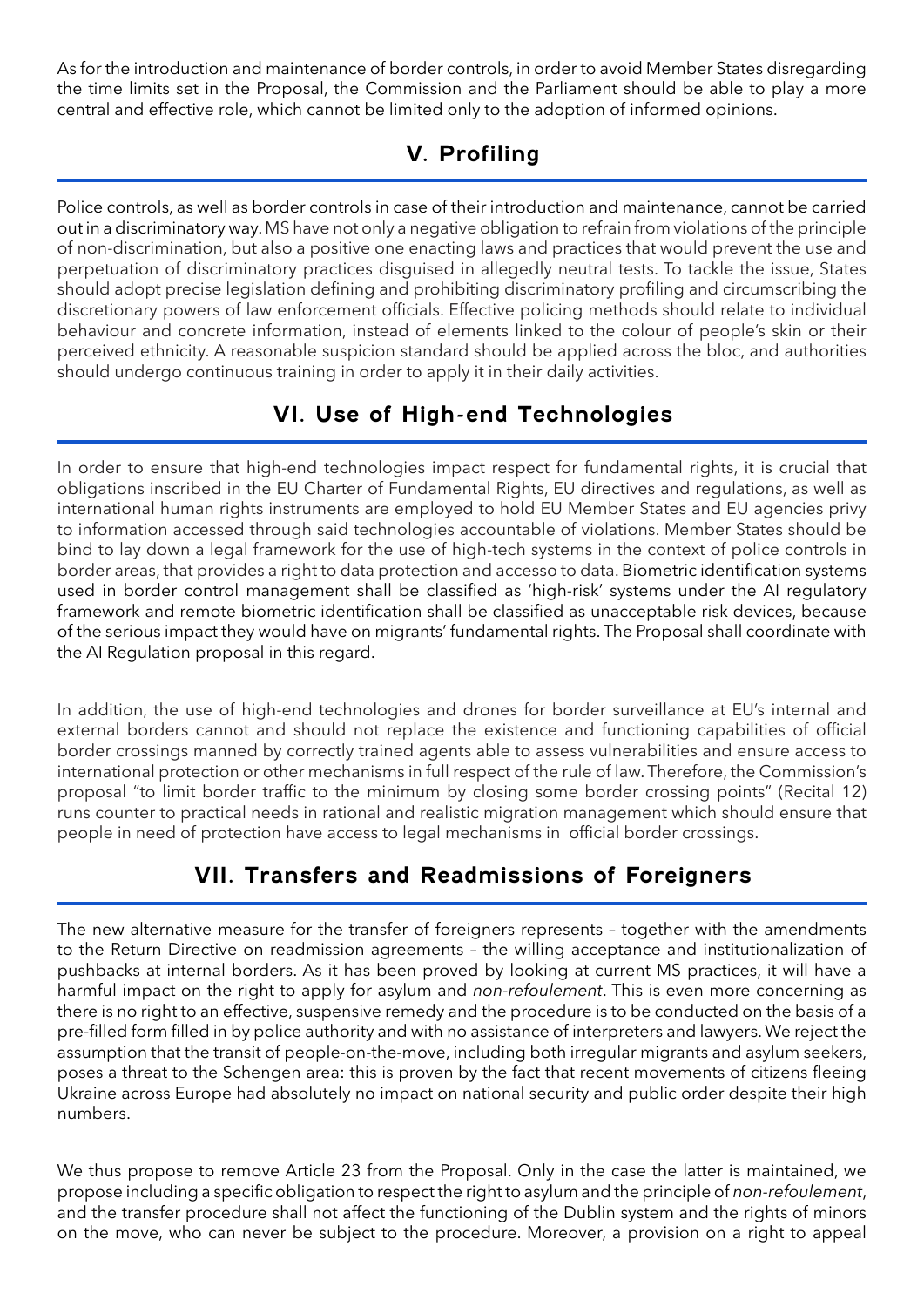with automatic suspensive effect shall be included in the Proposal, as well as a right to be assisted by an interpreter and by a lawyer during the entire procedure. Finally, the notion of 'border area' shall be further clarified.

We equally regard as highly critical the amendment to Article 6 (3) of the Return Directive, which would lead to the inconsistency of a common European system of asylum and migration management, exacerbating different and divergent practices across Member States.

nnummummummummummummummummummummummumummum

## **Endnotes**

1 Associated Press. 2020. 'Turkey opens gates into Europe as migrants gather on border'. Available at: https://apnews.com/article/ap-top-news-syria-turkey-recep-tayyip-erdogan-greece-42a117912dd-5a6a7ba407298a89563f3.

2 The Border Violence Monitoring Network. 2020. 'Violations at Greek Borders. Sea and Land Report. February/March 2020'. Available at: https://www.borderviolence.eu/wp-content/uploads/Report-on-Greece\_ March-2020.pdf.

3 Forensic Architecture. 2020. 'The Killing of Muhammad Gulzar'. Available at: https://forensic-architecture.org/investigation/the-killing-of-muhammad-gulzar.

4 Euronews. 2021. 'Belarus cuts cooperation on migration with EU over sanctions'. Available at: https:// bit.ly/2YTBCYZ.

5 Politico. 2021. 'Lukashenko warns EU that Belarus won't stop migrant border surge. Available at: https://politi.co/39bh1Be.

6 Belsat. 2021. 'Backlash attempt: Belarus to suspend participation in EaP, readmission agreement with EU'. Available at: https://bit.ly/3oFHEaL.

7 Graniczna, Straż. 2021. Tweet on 29/09/2021. Available at: https://twitter.com/Straz\_Graniczna/status/1443105528499122176.

8 Infomigrants. 2022. 'Another migrant body found near Poland-Belarus border'. Available at: https:// www.infomigrants.net/en/post/38698/another-migrant-body-found-near-polandbelarus-border.

9 BBC. 2021. 'Poland to build Belarus border fence after migrant influx'. Available at: https://bbc. in/3uykUKC.

10 Rozporządzenie Prezydenta Rzeczypospolitej Polskiej z dnia 2 września 2021 r. Sprawie wprowadzenia stanu wyjątkowego na obszarze części województwa podlaskiego oraz części województwa lubelskiego. Available at: https://bit.ly/39bUzb9.

11 President von der Leyen. 2020. 'Remarks by President von der Leyen at the joint press conference with Kyriakos Mitsotakis, Prime Minister of Greece, Andrej Plenkovic, Prime Minister of Croatia, President Sassoli and President Michel'. Available at: https://ec.europa.eu/commission/presscorner/detail/en/statement\_20\_380.

12 President von der Leyen. 2021. 'Statement by President von der Leyen on the situation at the border between Poland and Belarus'. Available at: https://ec.europa.eu/neighbourhood-enlargement/news/statement-president-von-der-leyen-situation-border-between-poland-and-belarus-2021-11-08\_en.

13 BVMN. 2020. 'They shoot me in the arm'. Available at: https://www.borderviolence.eu/wp-content/ uploads/March-4-2020-10\_00-%E2%80%93-Near-Pazakule-BCP-Turkey-%E2%80%93-Border-Violence-Monitoring-Network.pdf.

14 Al Jazeera. 2021. 'Polish forces intimidate media near Belarus border: Journalists'. Available at: https://www.aljazeera.com/news/2021/11/18/journalists-allegedly-blocked-from-reporting-poland-border-crisis.

15 European Court of Human Rights. 2002. 'Case of Conka v. Belgium'. Available at: https://hudoc.echr. coe.int/eng#{%22itemid%22:[%22001-60026%22.

16 European Court of Human Rights. 2014. 'Case of Georgia v. Russia (I). Available at: https://hudoc. echr.coe.int/eng#{%22itemid%22:[%22001-145546%22.

17 European Court of Human Rights. 2016. 'Case of Shioshvili and Others v. Russia'. Available at: https:// hudoc.echr.coe.int/eng#{%22itemid%22:[%22001-169650%22.

18 European Court of Human Rights. 2016. 'Case of Berdzenishvili and Others v. Russia'. Available at: https://hudoc.echr.coe.int/eng#{%22itemid%22:[%22001-169648%22.

19 European Court of Human Rights. 2012. 'Case of Hirsi Jamaa and Others v. Italy'. Available at: https:// hudoc.echr.coe.int/eng#{%22itemid%22:[%22001-109231%22.

20 European Court of Human Rights. 2014. 'Case of Sharifi and Others v. Italy and Greece'. Available at: https://hudoc.echr.coe.int/eng#{%22itemid%22:[%22001-147287%22.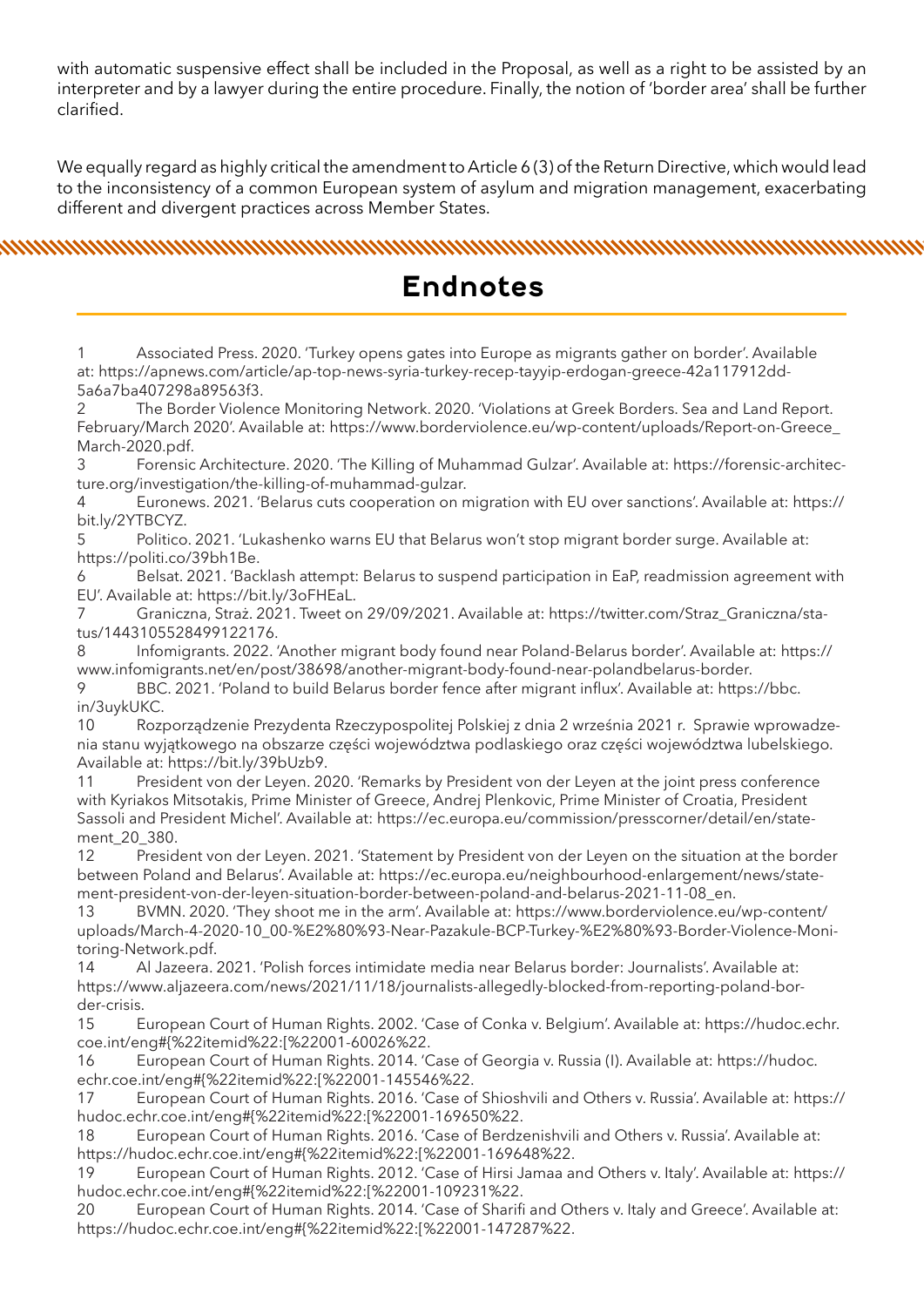21 European Court of Human Rights. 2020. 'Case of M.K. and Others v. Poland'. Available at: https://hudoc.echr.coe.int/eng#{%22itemid%22:[%22001-203840%22.

22 European Court of Human Rights. 2021. 'Case of D.A. and Others v. Poland'. Available at: https://hudoc.echr.coe.int/eng#{%22itemid%22:[%22001-210855%22.

23 European Court of Human Rights. 2021. 'Case of Shahzad v. Hungary'. Available at: https://hudoc. echr.coe.int/eng#{%22itemid%22:[%22001-210853%22.

24 European Court of Human Rights. 2021. 'Case of M.H. and Others v. Croatia'. Available at: https://hudoc.echr.coe.int/eng#{%22itemid%22:[%22001-213213%22.

25 European Court of Human Rights. 2020. 'Case of Moustahi v. France'. Available at: https://hudoc. echr.coe.int/eng#{%22itemid%22:[%22001-203163%22.

26 European Court of Human Rights. 2020. 'Case of N.D. and N.T. v. Spain'. Available at: https://hudoc. echr.coe.int/eng#{%22itemid%22:[%22001-201353%22.

27 European Court of Human Rights. 2022. 'Case of A.A. and Others v. North Macedonia'. Available at: https://hudoc.echr.coe.int/fre#{%22tabview%22:[%22document%22],%22itemid%22:[%22001-216861%22. 28 European Court of Auditors. 2021. Special Report: Frontex's Support on External Border Man-

agement: not sufficiently effective to date. Available at: https://www.eca.europa.eu/Lists/ECADocuments/ SR21\_08/SR\_Frontex\_EN.pdf

29 BVMN. 2020. 'Pushed back to Greece for the 18th time'. Available at: https://www.borderviolence. eu/violence-reports/august-29-2020-0000-devoll-district-greece/.

30 BVMN. 2020. 'Second pushback by Frontex in 48 hours'. Available at: https://www.borderviolence. eu/violence-reports/may-31-2020-0600-vicinity-of-trestenik-gr-al-border/.

31 BVMN. 2021. 'Illegal Pushbacks and Border Violence Reports'. Available at: www.borderviolence.eu/ wp-content/uploads/BVMN-Monthly-Report-February-2022.pdf-1.pdf.

32 European Court of Human Rights. 2004. 'Case of Oneryildiz v. Turkey'. Available at: https://hudoc. echr.coe.int/fre#{%22itemid%22:[%22001-67614%22.

33 RSA. 2020. 'Alarm over increase of reported pushbacks at sea and risks for the lives of those seeking protection'. Available at: https://rsaegean.org/en/alarm-over-increase-of-reported-push-backs-at-sea-andrisks-for-the-lives-of-those-seeking-protection/.

34 BVMN. 2021. 'Illegal Pushbacks and Border Violence Report'. Available at: https://www.borderviolence.eu/wp-content/uploads/BVMN-Monthly-Report-May-21.pdf.

35 BVMN. 2021. 'The dog bit my legs and the officers were saying 'bravo, bravo' to encourage the dog'. Available at: https://www.borderviolence.eu/violence-reports/may-6-2021-0014-goylam-kucukogunlu/.

36 BVMN. 2021. 'Fourteen male officers, including alleged Frontex officers, with 4 dogs and brass knuckles beat and stripped a group of 12 men and 2 women'. Available at: https://www.borderviolence.eu/ violence-reports/may-7-2021-0000-malko-tarnovo-to-sukrupasa/.

37 BVMN. 2021. 'They even hit the minors'. Available at: https://www.borderviolence.eu/violence-reports/may-7-2021-0000-malko-tarnovo-to-sukrupasa/.

38 Council of Europe. 2021. 'Report to the Croatian Government on the trip to Croatia carried out by the European Committee for the Prevention of Torture and Inhuman or Degrading Treatment or Punishment'. Available at: https://rm.coe.int/1680a4c199.

39 Reuters. 2017. 'Hungary builds new high-tech border fence with few migrants in sight.' Available at: https://www.reuters.com/article/europe-migrants-hungary-fence-idINKBN1692NG.

40 Court of Justice of the European Union. 2017. Case C-9/16. Available at: https://curia.europa.eu/ juris/document/document.jsf?text=&docid=192045&pageIndex=0&doclang=EN&mode=lst&dir=&occ= first&part=1&cid=2735845.

41 European Commission. 2016. COM(2016) 120 final. Available at: https://eur-lex.europa.eu/legal-content/EN/TXT/HTML/?uri=CELEX:52016DC0120&from=it.

42 The Council of the European Union. 2016. Council Implementing Decision (EU) 2016/894. Available at: https://eur-lex.europa.eu/legal-content/EN/TXT/HTML/?uri=CELEX:52016DC0120&from=it.

43 Court of Justice of the European Union. 2022. C-386/20. Available at: https://eur-lex.europa.eu/legal-content/EN/TXT/HTML/?uri=CELEX:62020CJ0368&from=EN.

44 The criteria for evaluating the necessity and proportionality of the reintroduction of controls are listed in Article 26, which also stresses the need for assessing whether the objectives pursued by Member States in maintaining border controls can be met through the use of alternative measures.

45 European Parliament. 2021. 'Annual Report on the Functioning of the Schengen Area'. Available at: https://www.europarl.europa.eu/doceo/document/TA-9-2021-0350\_EN.html.

46 Council of Europe. 2019. 'Ethnic profiling: a persisting practice in Europe'. Available at: https://www. coe.int/en/web/commissioner/-/ethnic-profiling-a-persisting-practice-in-europe#\_ftn1.

47 FRA. 2018. 'Preventing unlawful profiling today and in the future: a guide'. Available at: https://fra. europa.eu/sites/default/files/fra\_uploads/fra-2018-preventing-unlawful-profiling-guide\_en.pdf.

48 The Financial Times. 2018. 'Anti-immigration mood drives fears of racist profiling on EU borders'. Available at: https://www.ft.com/content/fac891a6-93f9-11e8-b67b-b8205561c3fe.